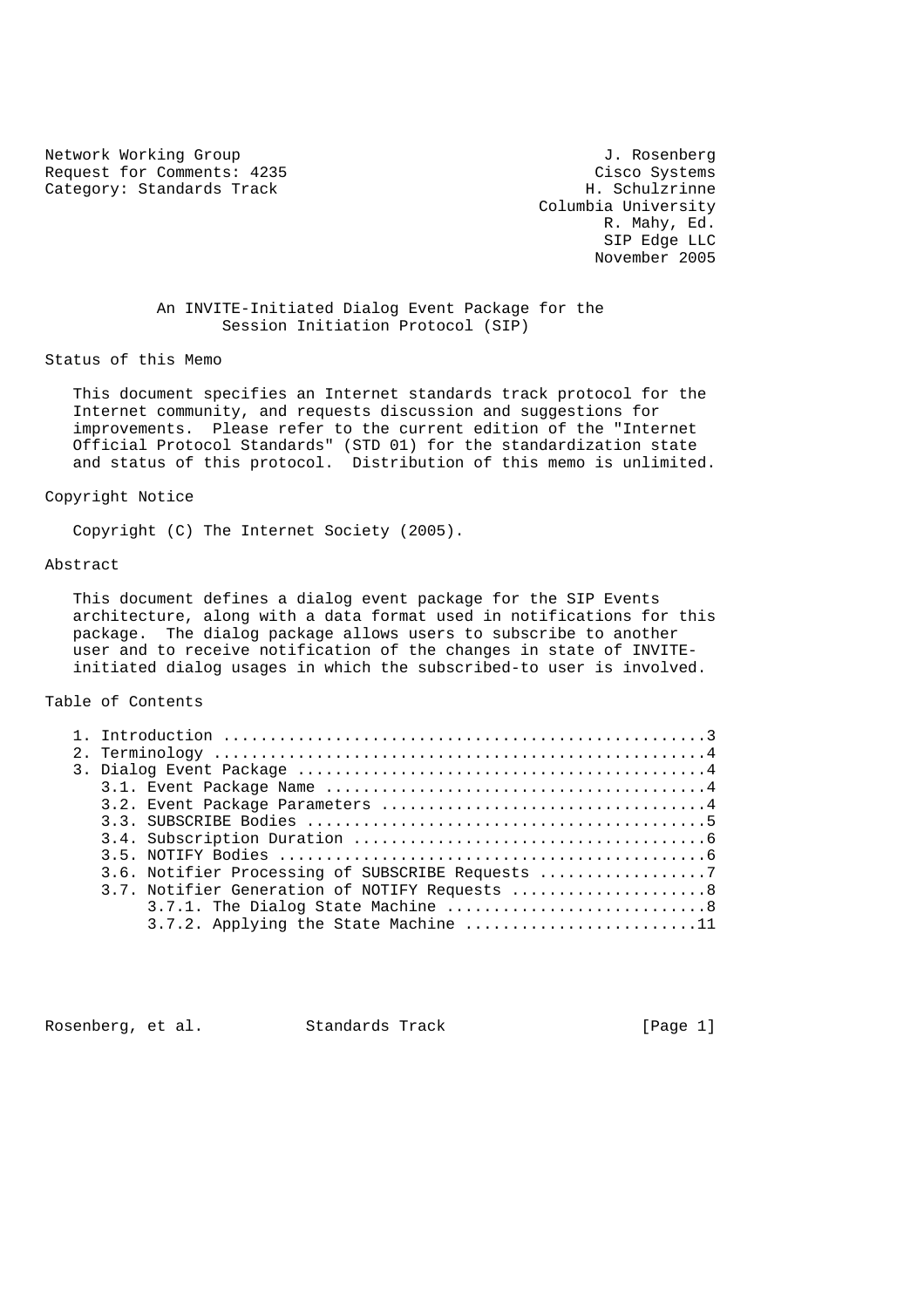|  |  | 3.8. Subscriber Processing of NOTIFY Requests 12      |  |  |
|--|--|-------------------------------------------------------|--|--|
|  |  | 3.9. Handling of Forked Requests 12                   |  |  |
|  |  |                                                       |  |  |
|  |  |                                                       |  |  |
|  |  |                                                       |  |  |
|  |  | 4.1. Structure of Dialog Information 13               |  |  |
|  |  |                                                       |  |  |
|  |  |                                                       |  |  |
|  |  | 4.1.3. Duration Element 15                            |  |  |
|  |  |                                                       |  |  |
|  |  | 4.1.5. Referred-By Element 16                         |  |  |
|  |  | 4.1.6. Local and Remote Elements 16                   |  |  |
|  |  |                                                       |  |  |
|  |  |                                                       |  |  |
|  |  |                                                       |  |  |
|  |  | 5. Definition of New Media Feature Parameters 22      |  |  |
|  |  | 5.1. The "sip.byeless" Parameter 22                   |  |  |
|  |  |                                                       |  |  |
|  |  |                                                       |  |  |
|  |  |                                                       |  |  |
|  |  | 6.2. Emulating a Shared-Line Phone System 26          |  |  |
|  |  | 6.3. Minimal Dialog Information with Privacy 31       |  |  |
|  |  |                                                       |  |  |
|  |  |                                                       |  |  |
|  |  | 8.1. application/dialog-info+xml MIME Registration 33 |  |  |
|  |  | 8.2. URN Sub-Namespace Registration for               |  |  |
|  |  | urn:ietf:params:xml:ns:dialog-info 34                 |  |  |
|  |  |                                                       |  |  |
|  |  | 8.4. Media Feature Parameter Registration 34          |  |  |
|  |  |                                                       |  |  |
|  |  |                                                       |  |  |
|  |  |                                                       |  |  |
|  |  |                                                       |  |  |
|  |  |                                                       |  |  |
|  |  |                                                       |  |  |
|  |  |                                                       |  |  |

Rosenberg, et al. Standards Track [Page 2]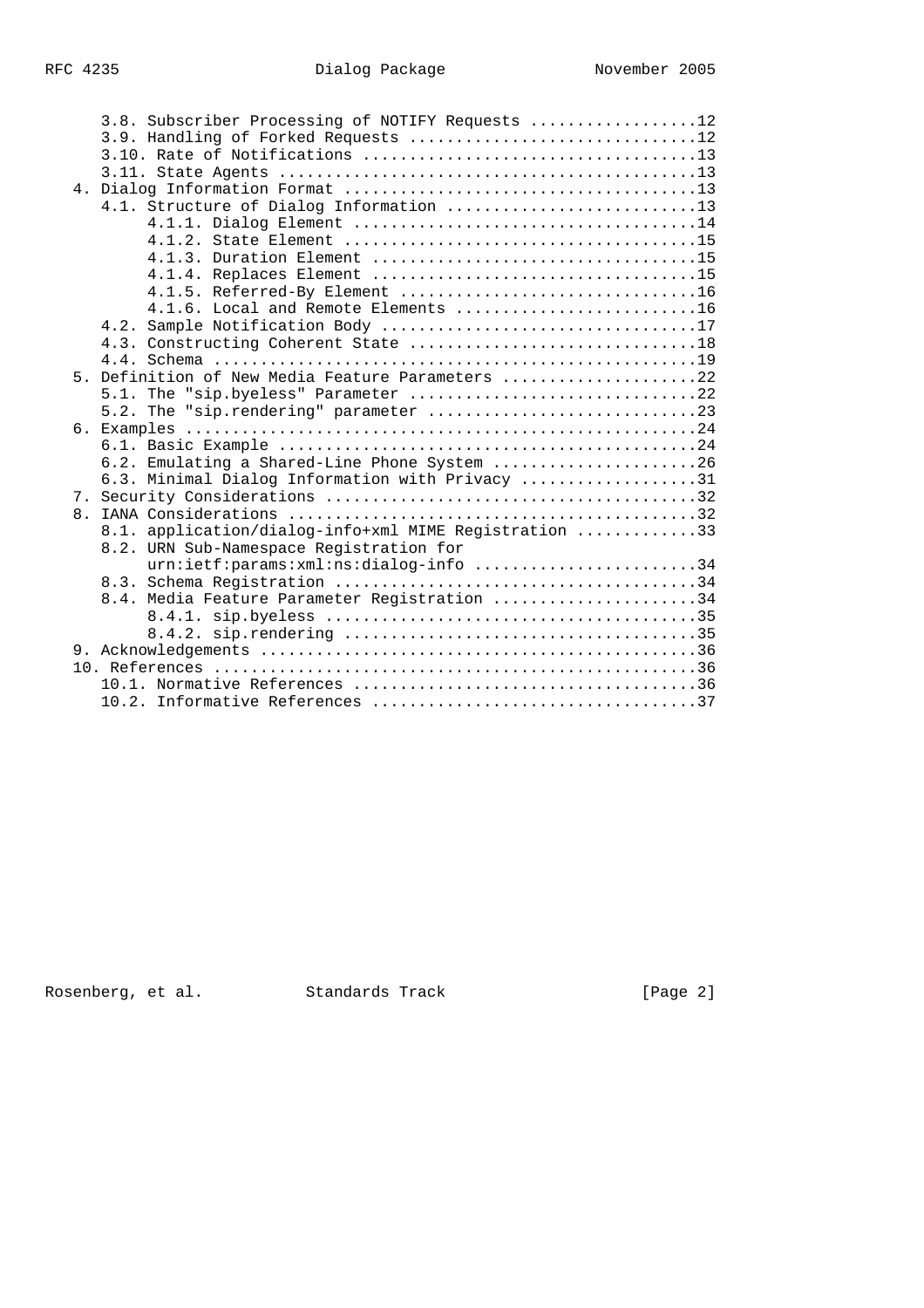# 1. Introduction

 The SIP Events framework [1] defines general mechanisms for subscription to, and notification of, events within SIP networks. It introduces the notion of a package, which is a specific "instantiation" of the events mechanism for a well-defined set of events. Packages have been defined for user presence [16], watcher information [17], and message waiting indicators [18], amongst others. This document defines an event package for INVITE-initiated dialog usages. Dialogs refer to the SIP relationship established between two SIP peers [2]. Dialogs can be created by many methods, although RFC 3261 defines only one: the INVITE method. RFC 3265 [1] defines the SUBSCRIBE and NOTIFY methods, which also create new dialog usages. However, using this package to model state for non session dialog usages is out of the scope of this specification.

 A variety of applications are enabled through knowledge of INVITE dialog usage state. Some examples include:

- Automatic Callback: In this basic Public Switched Telephone Network (PSTN) application, user A calls user B but User B is busy. User A would like to get a callback when user B hangs up. When B hangs up, user A's phone rings. When A picks up, they hear ringing, while they are being connected to B. To implement this with SIP, a mechanism is required for A to receive a notification when the dialogs at B are complete.
- Presence-Enabled Conferencing: In this application, user A wishes to set up a conference call with users B and C. Rather than being scheduled, the call is created automatically when A, B and C are all available. To do this, the server providing the application would like to know whether A, B, and C are "online", not idle, and not in a phone call. Determining whether or not A, B, and C are in calls can be done in two ways. In the first, the server acts as a call-stateful proxy for users A, B, and C, and therefore knows their call state. This won't always be possible, however, and it introduces scalability, reliability, and operational complexities. In the second way, the server subscribes to the dialog state of those users and receives notifications as this state changes. This enables the application to be provided in a distributed way; the server need not reside in the same domain as the users.
- IM Conference Alerts: In this application, a user can receive an Instant Message (IM) on their phone whenever someone joins a conference that the phone is involved in. The IM alerts are generated by an application separate from the conference server.

Rosenberg, et al. Standards Track [Page 3]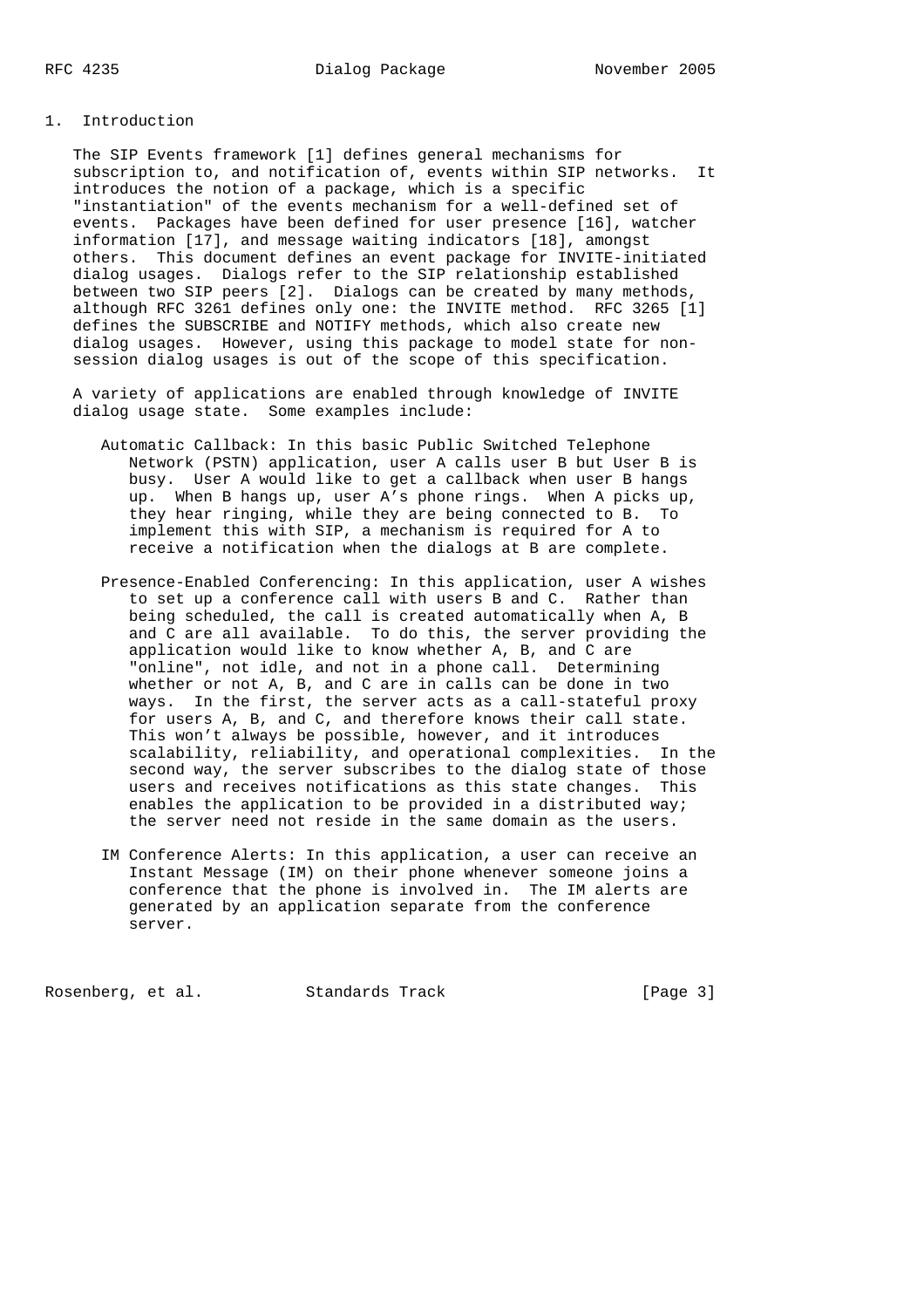In general, the dialog package allows for construction of distributed applications, where the application requires information on dialog state but is not co-resident with the end user on which that state resides.

 This document also defines two new callee capability [10] feature parameters:

- o "sip.byeless", which indicates that a SIP user agent (UA) is not capable of terminating a session itself (for example, in some announcement or recording services, or in some call centers) in which the UA is no longer interested in participating; and
- o "sip.rendering", which positively describes whether the user agent is rendering any of the media it is receiving. These feature parameters are useful in many of the same applications that motivated the dialog package, such as conferencing, presence, and the shared-line example described in Section 6.2.
- 2. Terminology

 In this document, the key words "MUST", "MUST NOT", "REQUIRED", "SHALL", "SHALL NOT", "SHOULD", "SHOULD NOT", "RECOMMENDED", "MAY", and "OPTIONAL" are to be interpreted as described in RFC 2119 [9] and indicate requirement levels for compliant implementations.

3. Dialog Event Package

 This section provides the details for defining a SIP Events package, as specified in [1].

3.1. Event Package Name

 The name of this event package is "dialog". This package name is carried in the Event and Allow-Events header fields, as defined in [1].

3.2. Event Package Parameters

 This package defines four Event Package parameters: call-id, to-tag, from-tag, and include-session-description. If a subscription to a specific dialog is requested, the first three of these parameters MUST be present, to identify the dialog that is being subscribed to. The to-tag is matched against the local tag, the from-tag is matched against the remote tag, and the call-id is matched against the Call-ID. The include-session-description parameter indicates whether the subscriber would like to receive the session descriptions associated with the subscribed dialog usage or usages.

Rosenberg, et al. Standards Track [Page 4]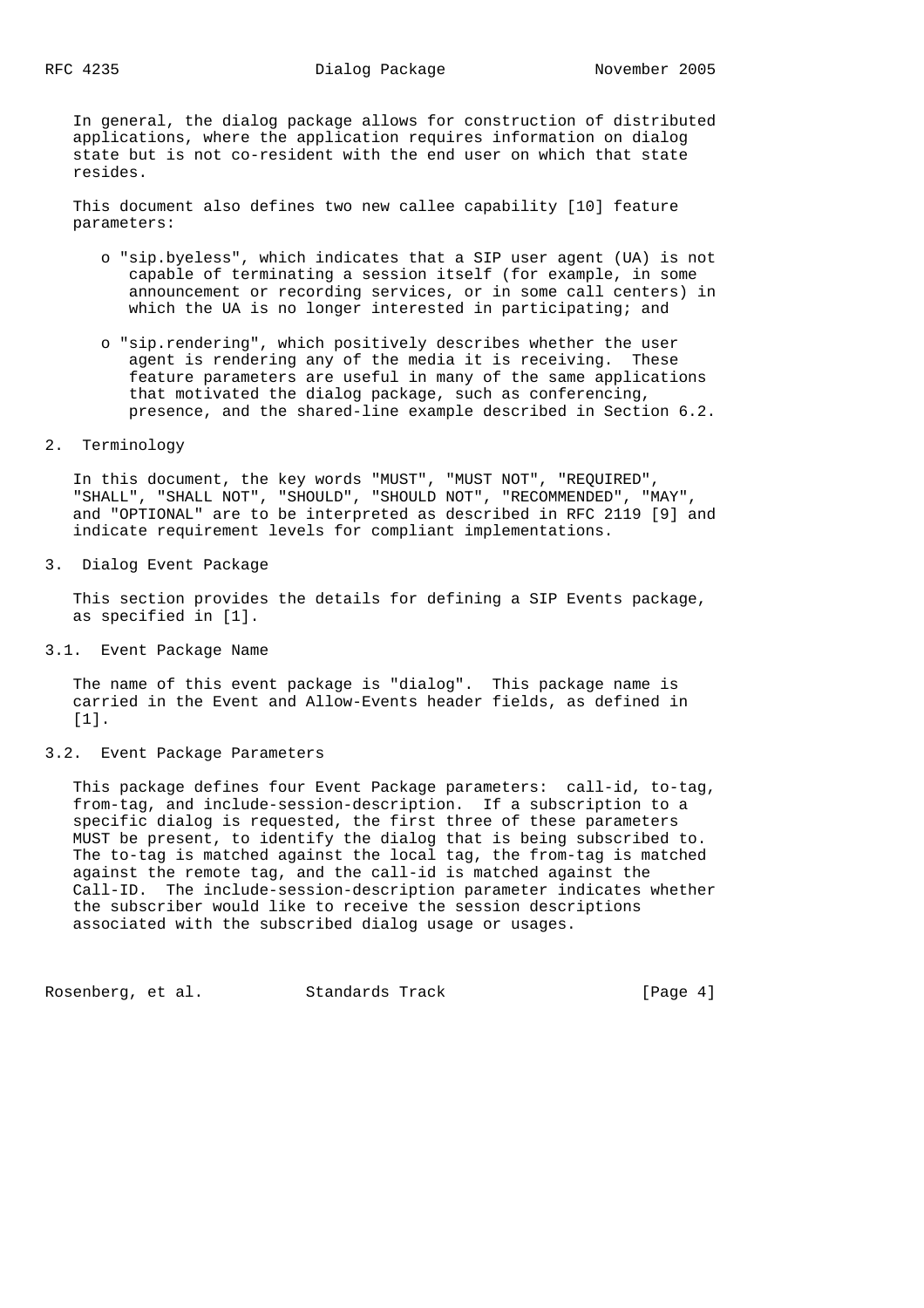It is also possible to subscribe to the set of dialogs created as a result of a single INVITE sent by a UAC (user agent client). In that case, the call-id and to-tag MUST be present. The to-tag is matched against the local tag and the call-id is matched against the Call-ID.

 The ABNF for these parameters is shown below. It refers to many constructions from the ABNF of RFC3261, such as EQUAL, DQUOTE, and token.

| call-id  | = "call-id" EOUAL ( token / DOUOTE callid DOUOTE )  |
|----------|-----------------------------------------------------|
|          | :: NOTE: any DOUOTEs inside callid MUST be escaped! |
| from-tag | = "from-taq" EOUAL token                            |
| to-tag   | = "to-taq" EQUAL token                              |
|          | with-sessd = "include-session-description"          |

 If any call-ids contain embedded double-quotes, those double-quotes MUST be escaped using the backslash-quoting mechanism. Note that the call-id parameter may need to be expressed as a quoted string. This is because the ABNF for the callid production and the word production, which is used by callid (both from RFC 3261 [1]), allow some characters (such as "@", "[", and ":") that are not allowed within a token.

# 3.3. SUBSCRIBE Bodies

 A SUBSCRIBE request for a dialog package MAY contain a body. This body defines a filter to be applied to the subscription. Filter documents are not specified in this document, and at the time of writing, they are expected to be the subject of future standardization activity.

 A SUBSCRIBE request for a dialog package MAY be sent without a body. This implies the default subscription filtering policy. The default policy is:

- o If the Event header field contained dialog identifiers, a notification is generated every time there is a change in the state of any matching dialogs for the user identified in the request URI of the SUBSCRIBE.
- o If there were no dialog identifiers in the Event header field, a notification is generated every time there is any change in the state of any dialogs for the user identified in the request URI of the SUBSCRIBE with the following exceptions. If the target (Contact) URI of a subscriber is equivalent to the remote target URI of a specific dialog, then the dialog element for that dialog is suppressed for that subscriber. (The subscriber is already a party in the dialog directly, so these notifications are

Rosenberg, et al. Standards Track [Page 5]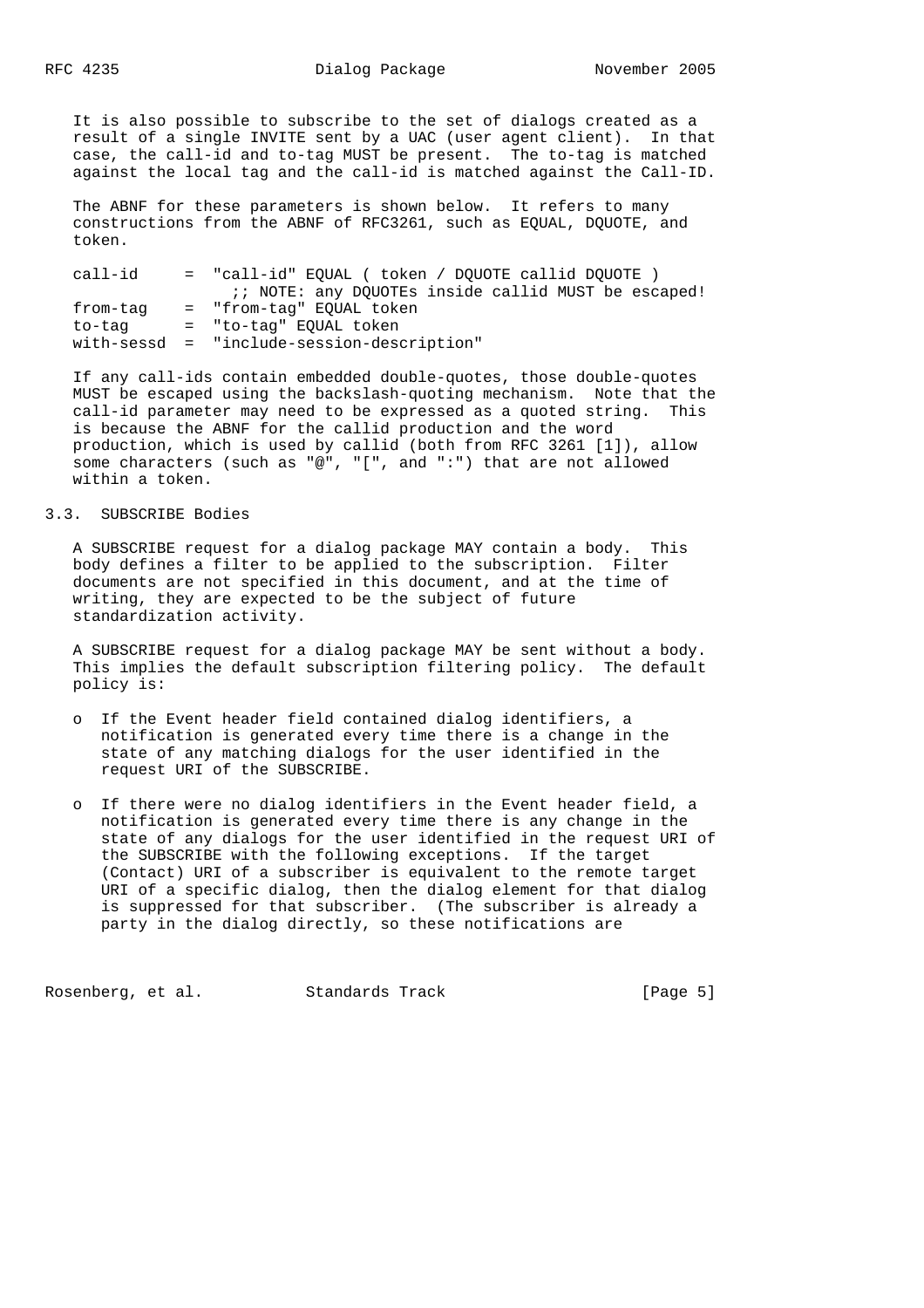superfluous.) If no dialogs remain after suppressing dialogs, the entire notification to that subscriber is suppressed and the version number in the dialog-info element is not incremented for that subscriber. Implicit filtering for one subscriber does not affect notifications to other subscribers.

- o Notifications do not normally contain full state; rather, they only indicate the state of the dialog(s) whose state has changed. The exceptions are a NOTIFY sent in response to a SUBSCRIBE, and a NOTIFY that contains no dialog elements. These NOTIFYs contain the complete view of dialog state.
- The notifications contain the identities of the participants in the dialog, the target URIs, and the dialog identifiers. Session descriptions are not included unless explicitly requested and explicitly authorized.
- 3.4. Subscription Duration

 Dialog state changes fairly quickly. Once established, a typical phone call lasts a few minutes (this is different for other session types, of course). However, the interval between new calls is typically long. Clients SHOULD specify an explicit duration.

 There are two distinct use cases for dialog state. The first is when a subscriber is interested in the state of a specific dialog or dialogs (and they are authorized to find out just the state of those dialogs). In that case, when the dialogs terminate, so too does the subscription. In these cases, the value of the subscription duration is largely irrelevant; it SHOULD be longer than the typical duration of a dialog. We recommend a default duration of two hours, which is likely to cover most dialogs.

 In another case, a subscriber is interested in the state of all dialogs for a specific user. In these cases, a shorter interval makes more sense. The default is one hour for these subscriptions.

### 3.5. NOTIFY Bodies

 As described in RFC 3265 [1], the NOTIFY message will contain bodies that describe the state of the subscribed resource. This body is in a format listed in the Accept header field of the SUBSCRIBE, or in a package-specific default format if the Accept header field was omitted from the SUBSCRIBE.

 In this event package, the body of the notification contains a dialog information document. This document describes the state of one or more dialogs associated with the subscribed resource. All

Rosenberg, et al. Standards Track [Page 6]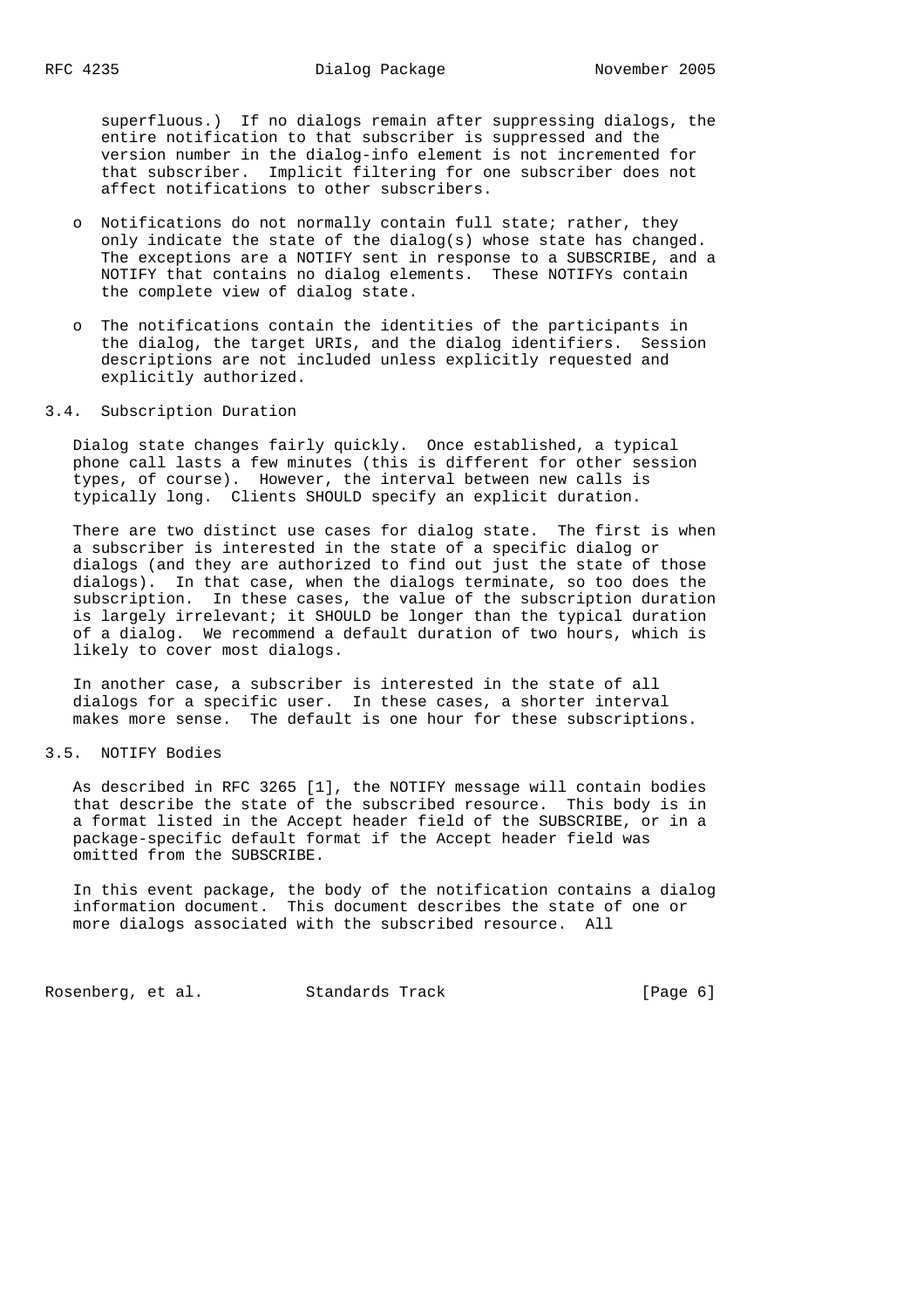subscribers and notifiers MUST support the "application/ dialog-info+xml" data format described in Section 4. The subscribe request MAY contain an Accept header field. If no such header field is present, it has a default value of "application/dialog-info+xml". If the header field is present, it MUST include "application/ dialog-info+xml", and it MAY include any other types capable of representing dialog state.

 Of course, the notifications generated by the server MUST be in one of the formats specified in the Accept header field in the SUBSCRIBE request.

## 3.6. Notifier Processing of SUBSCRIBE Requests

 The dialog information for a user contains sensitive information. Therefore, all subscriptions SHOULD be authenticated and then authorized before approval. All implementors of this package MUST support the digest authentication mechanism as a baseline. The authorization policy is at the discretion of the administrator, as always. However, a few recommendations can be made.

 It is RECOMMENDED that, if the policy of user B is that user A is allowed to call them, dialog subscriptions from user A be allowed. However, the information provided in the notifications does not contain any dialog identification information, merely an indication of whether the user is in at least one call. Specifically, they should not be able to find out any more information than if they sent an INVITE. (This concept of a "virtual" dialog is discussed more in Section 3.7.2, and an example of such a notification body is shown below).

```
 <?xml version="1.0"?>
 <dialog-info xmlns="urn:ietf:params:xml:ns:dialog-info"
              version="0" state="full"
              entity="sip:alice@example.com">
   <dialog id="as7d900as8">
     <state>confirmed</state>
   </dialog>
 </dialog-info>
```
 A user agent that registers with the address-of-record X SHOULD authorize subscriptions that come from any entity that can authenticate itself as X. Complete information on the dialog state SHOULD be sent in this case. This authorization behavior allows a group of devices representing a single user to become aware of each other's state. This is useful for applications such as single-line-extension, also known as shared lines.

Rosenberg, et al. Standards Track [Page 7]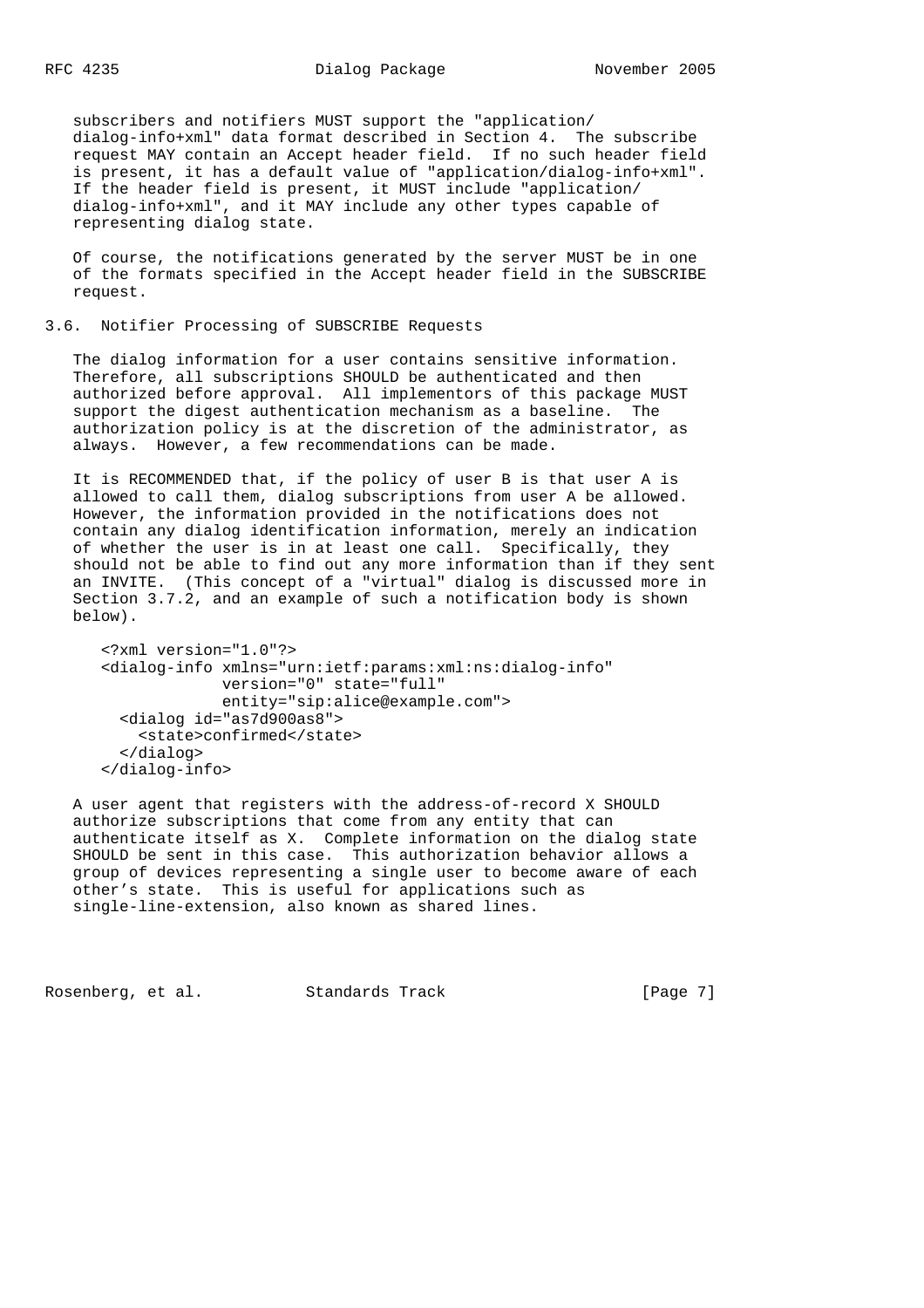Note that many implementations of "shared-lines" have a feature that allows details of calls on a shared address-of-record to be made private. This is a completely reasonable authorization policy that could result in notifications that contain only the id attribute of the dialog element and the state element when shared-line privacy is requested, and notifications with more complete information when shared-line privacy is not requested.

## 3.7. Notifier Generation of NOTIFY Requests

 Notifications are generated for the dialog package when an INVITE request is sent, when a new dialog comes into existence at a UA, or when the state or characteristics of an existing dialog changes. Therefore, a model of dialog state is needed in order to determine precisely when to send notifications, and what their content should be. The SIP specification has a reasonably well defined lifecycle for dialogs. However, it is not explicitly modelled. This specification provides an explicit model of dialog state through a finite state machine.

 It is RECOMMENDED that NOTIFY requests only contain information on the dialogs whose state or participation information has changed. However, if a notifier receives a SUBSCRIBE request, the triggered NOTIFY SHOULD contain the state of all dialogs that the subscriber is authorized to see.

### 3.7.1. The Dialog State Machine

 Modelling of dialog state is complicated by two factors. The first is forking, which can cause a single INVITE to generate many dialogs at a UAC. The second is the differing views of state at the UAC (user agent client) and UAS (usage agent server). We have chosen to handle the first issue by extending the dialog finite state machine (FSM) to include the states between transmission of the INVITE and the creation of actual dialogs through receipt of 1xx and 2xx responses. As a result, this specification supports the notion of dialog state for dialogs before they are fully instantiated.

We have also chosen to use a single FSM for both UAC and UAS.

Rosenberg, et al. Standards Track [Page 8]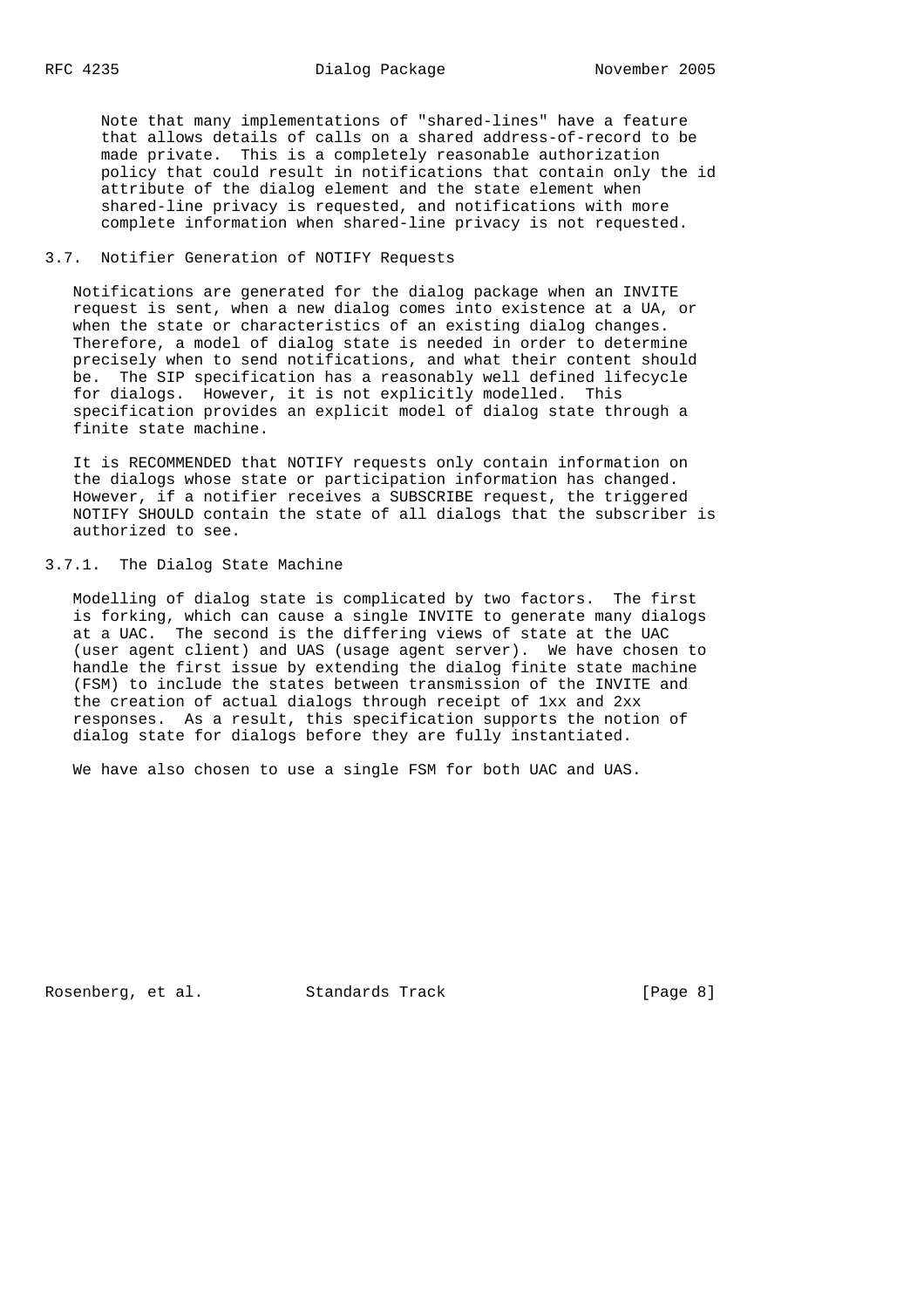

# Figure 3

 The FSM for dialog state is shown in Figure 3. The FSM is best understood by considering the UAC and UAS cases separately.

Rosenberg, et al. Standards Track [Page 9]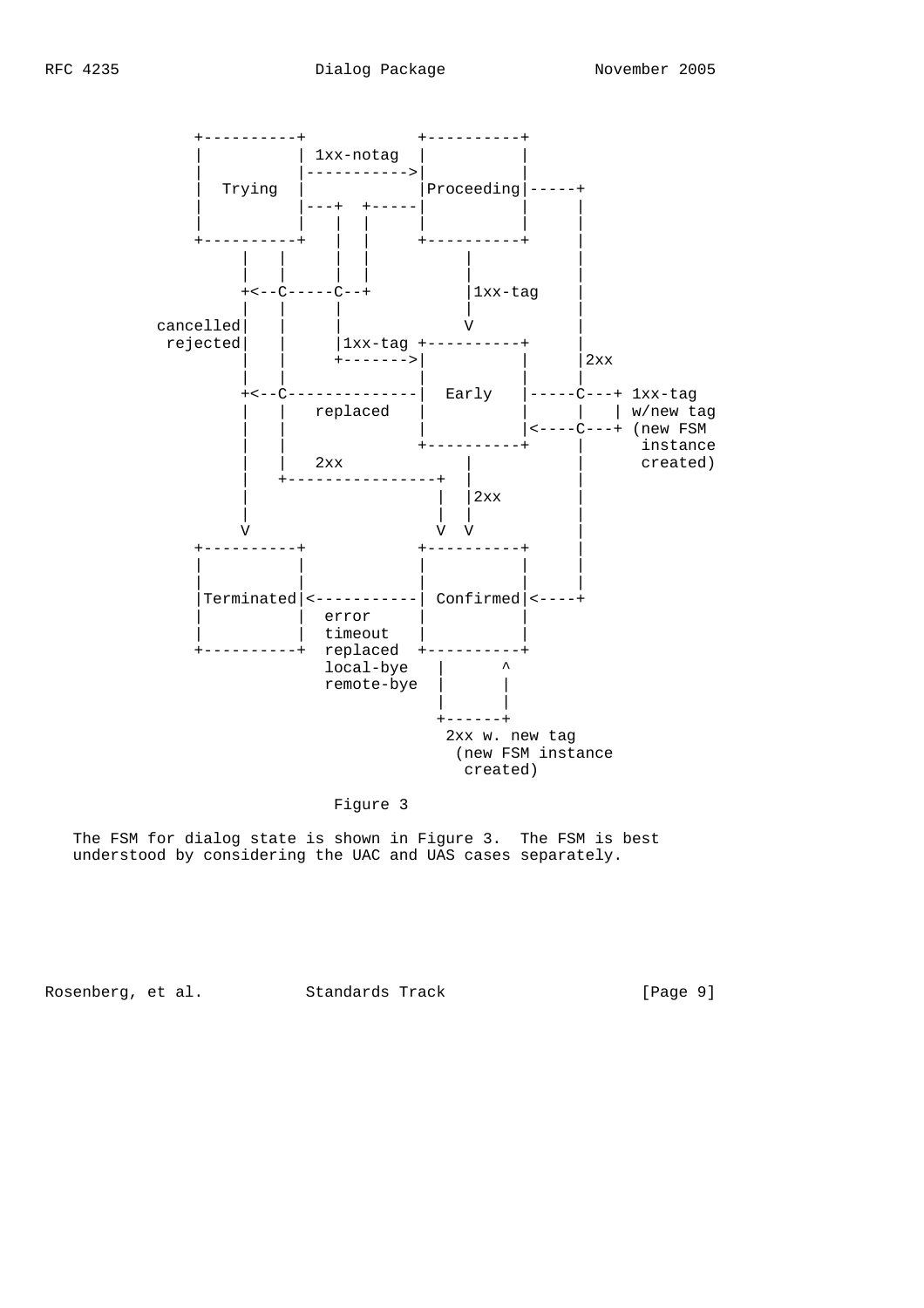The FSM is created in the Trying state when the UAC sends an INVITE request. Upon receipt of a 1xx without a tag, the FSM transitions to the Proceeding state. Note that there is no actual dialog yet, as defined by the SIP specification. However, there is a "half-dialog", in the sense that two of the three components of the dialog ID (the call identifier and local tag) are known. If a 1xx with a tag is received, the FSM transitions to the Early state. The full dialog identifier is now defined. Had a 2xx been received, the FSM would have transitioned to the Confirmed state.

 If, after transitioning to the Early or Confirmed states, the UAC receives another 1xx or 2xx respectively with a different tag, another instance of the FSM is created, initialized into the Early or Confirmed state, respectively. The benefit of this approach is that there will be a single FSM representing the entire state of the invitation and resulting dialog when dealing in the common case of no forking.

 If the UAC sends a CANCEL and then subsequently receives a 487 to its INVITE transaction, all FSMs spawned from that INVITE transition to the Terminated state with the event "cancelled". If the UAC receives a new invitation (with a Replaces [13] header) that replaces the current Early or Confirmed dialog, all INVITE transactions spawned from the replaced invitation transition to the Terminated state with the event "replaced". If the INVITE transaction terminates with a non-2xx response for any other reason, all FSMs spawned from that INVITE transition to the Terminated state with the event "rejected".

 Once in the Confirmed state, the call is active. It can transition to the Terminated state if the UAC sends a BYE or receives a BYE (corresponding to the "local-bye" and "remote-bye" events as appropriate), if a mid-dialog request generates a 481 or 408 response (corresponding to the "error" event), or a mid-dialog request generates no response (corresponding to the "timeout" event).

 From the perspective of the UAS, when an INVITE is received, the FSM is created in the Trying state. If it sends a 1xx without a tag, the FSM transitions to the Proceeding state. If a 1xx is sent with a tag, the FSM transitions to the Early state, and if a 2xx is sent, it transitions to the Confirmed state. If the UAS receives a CANCEL request and then generates a 487 response to the INVITE (which can occur in the Proceeding and Early states), the FSM transitions to the Terminated state with the event "cancelled". If the UAS generates any other non-2xx final response to the INVITE request, the FSM transitions to the Terminated state with the event "rejected". If the UAS receives a new invitation (with a Replaces [13] header field) that replaces the current Confirmed dialog, the replaced invitation transitions to the Terminated state with the event "replaced". Once

Rosenberg, et al. Standards Track [Page 10]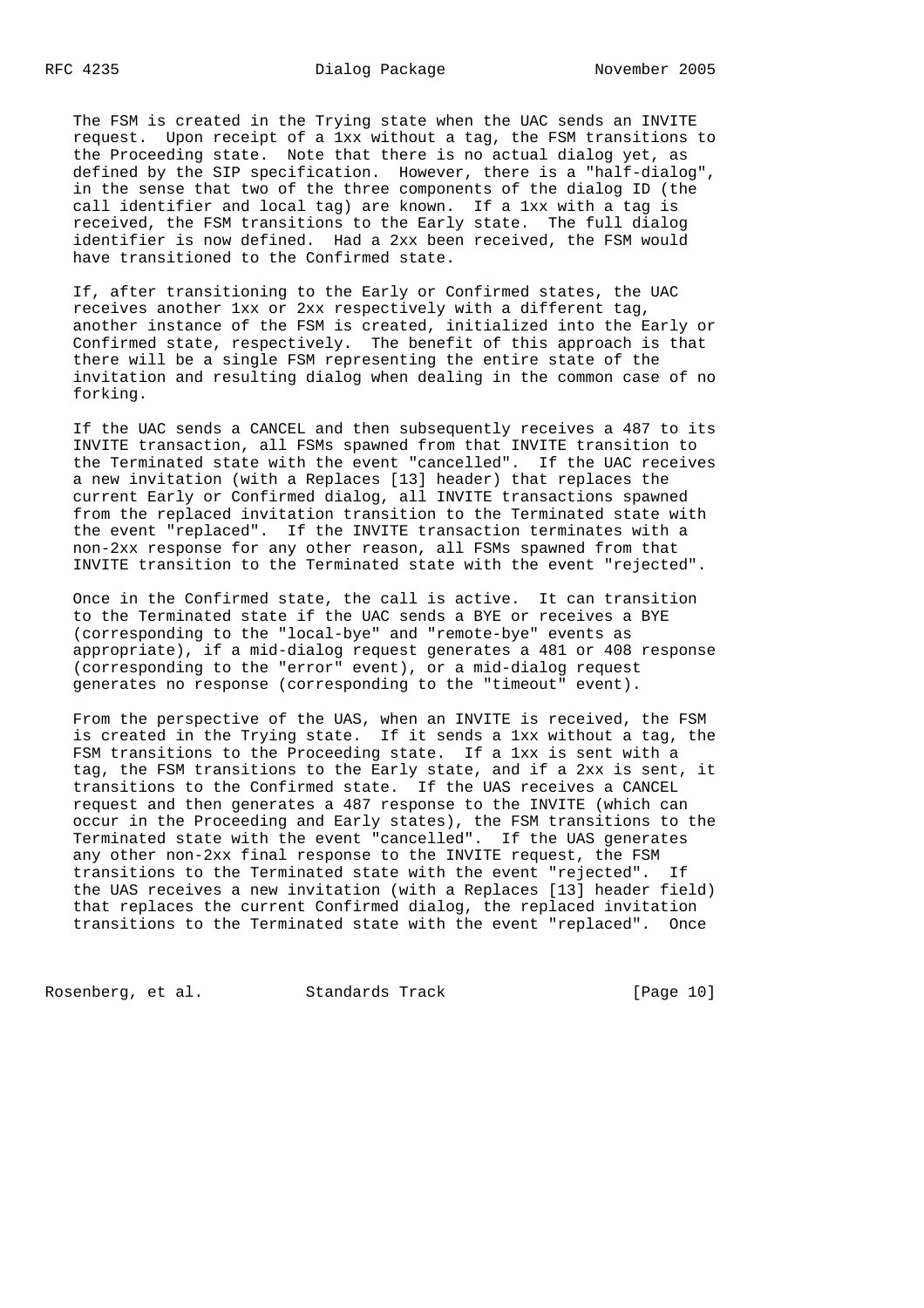in the Confirmed state, the other transitions to the Terminated state occur for the same reasons they do in the case of UAC.

 There should never be a transition from the Trying state to the Terminated state with the event "cancelled", since the SIP specification prohibits transmission of CANCEL until a provisional response is received. However, this transition is defined in the FSM just to unify the transitions from Trying, Proceeding, and Early states to the Terminated state.

## 3.7.2. Applying the State Machine

 The notifier MAY generate a NOTIFY request on any event transition of the FSM. Whether it does or not is policy dependent. However, some general guidelines are provided.

 When the subscriber is unauthenticated, or it is authenticated but represents a third party with no specific authorization policies, it is RECOMMENDED that subscriptions to an individual dialog or to a specific set of dialogs be forbidden. Only subscriptions to all dialogs (i.e., there are no dialog identifiers in the Event header field) are permitted. In that case, actual dialog states across all dialogs will not be reported. Rather, a single "virtual" dialog FSM will be used, and event transitions on that FSM will be reported.

 If there is any dialog at the UA whose state is Confirmed, the virtual FSM is in the Confirmed state. If there are no dialogs at the UA in the Confirmed state but there is at least one in the Early state, the virtual FSM is in the Early or Confirmed state. If there are no dialogs in the Confirmed or Early states but there is at least one in the Proceeding state, the virtual FSM is in the Proceeding, Early, or Confirmed state. If there are no dialogs in the Confirmed, Early, or Proceeding states but there is at least one in the Trying state, the virtual FSM is in the Trying, Proceeding, Early or Confirmed state. The choice of state to use depends on whether the UA wishes to let unknown users know that their phone is ringing, as opposed to being in an active call.

 It is RECOMMENDED that, in the absence of any preference, Confirmed is used in all cases as shown in the example in Section 3.6. Furthermore, it is RECOMMENDED that the notifications of changes in the virtual FSM machine not convey any information except the state of the FSM and its event transitions - no dialog identifiers (which are ill-defined in this model in any case). The use of this virtual FSM allows minimal information to be conveyed. A subscriber cannot know how many calls are in progress, or with whom, just that there exists a call. This is the same information they would receive if

Rosenberg, et al. Standards Track [Page 11]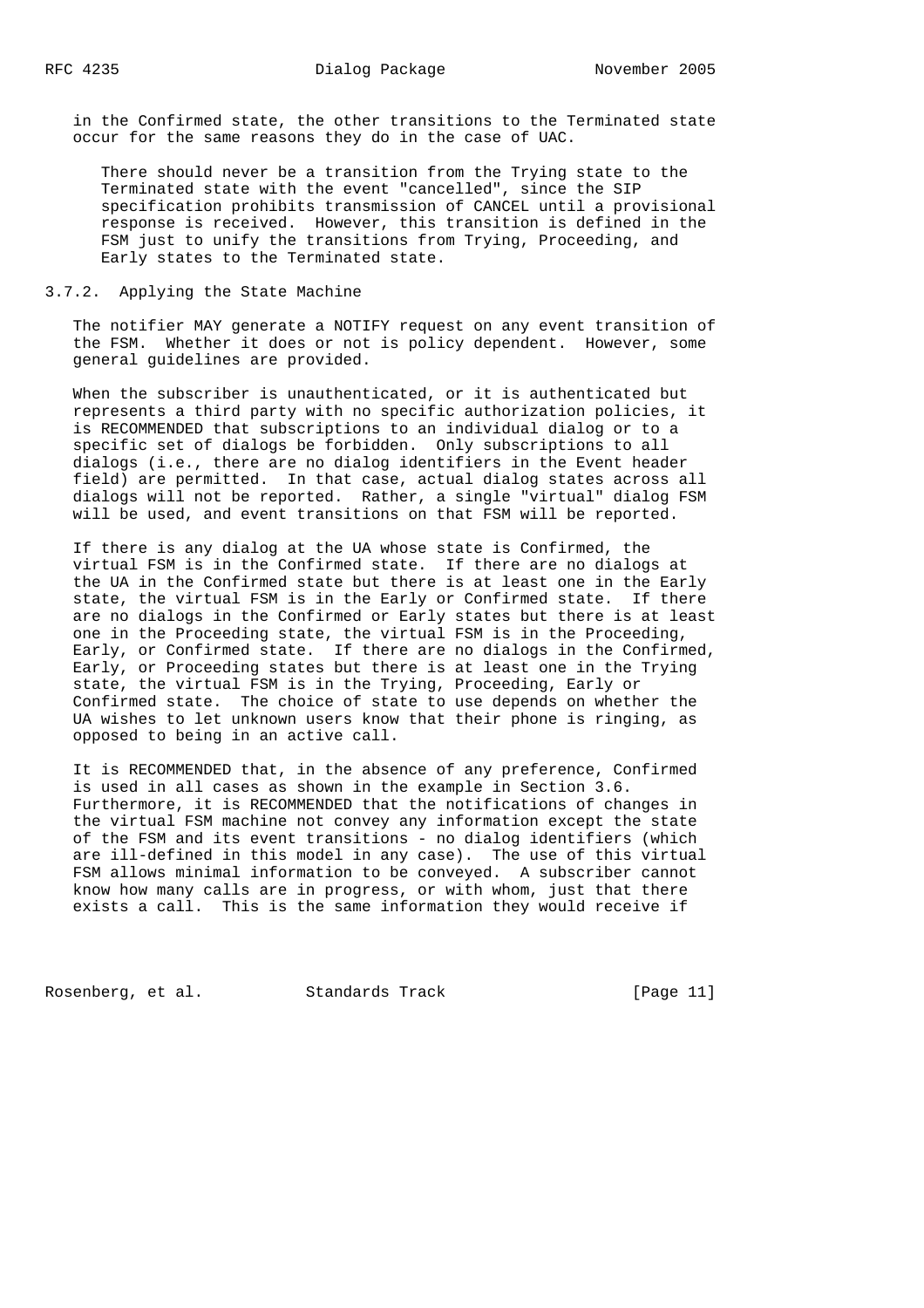they simply sent an INVITE to the user instead; a 486 (Busy Here) response would indicate that they are on a call.

 When the subscriber is authenticated and has authenticated itself with the same address-of-record that the UA itself uses, if no explicit authorization policy is defined, it is RECOMMENDED that all state transitions on dialogs that have been subscribed to be reported, along with complete dialog IDs. This means either all of the dialogs, if no dialog identifiers were present in the Event header field, or the specific set of dialogs identified by the Event header field parameters.

 The notifier SHOULD generate a NOTIFY request on any change in the characteristics associated with the dialog. Since these include Contact URIs, Contact parameters, and session descriptions, receipt of re-INVITEs and UPDATE requests [3] that modify this information MAY trigger notifications.

### 3.8. Subscriber Processing of NOTIFY Requests

 The SIP Events framework expects packages to specify how a subscriber processes NOTIFY requests in package-specific ways. In particular, a package should specify how it uses the NOTIFY requests to construct a coherent view of the state of the subscribed resource.

 Typically, the NOTIFY for the dialog package will contain information about only those dialogs whose state has changed. To construct a coherent view of the total state of all dialogs, a subscriber to the dialog package will need to combine NOTIFYs received over time.

 Notifications within this package can convey partial information; that is, they can indicate information about a subset of the state associated with the subscription. This means that an explicit algorithm needs to be defined in order to construct coherent and consistent state. The details of this mechanism are specific to the particular document type. See Section 4.3 for information on constructing coherent information from an application/dialog-info+xml document.

### 3.9. Handling of Forked Requests

 Since dialog state is distributed across the UA for a particular user, it is reasonable and useful for a SUBSCRIBE request for dialog state to fork and to reach multiple UAs.

 As a result, a forked SUBSCRIBE request for dialog state can install multiple subscriptions. Subscribers to this package MUST be prepared

Rosenberg, et al. Standards Track [Page 12]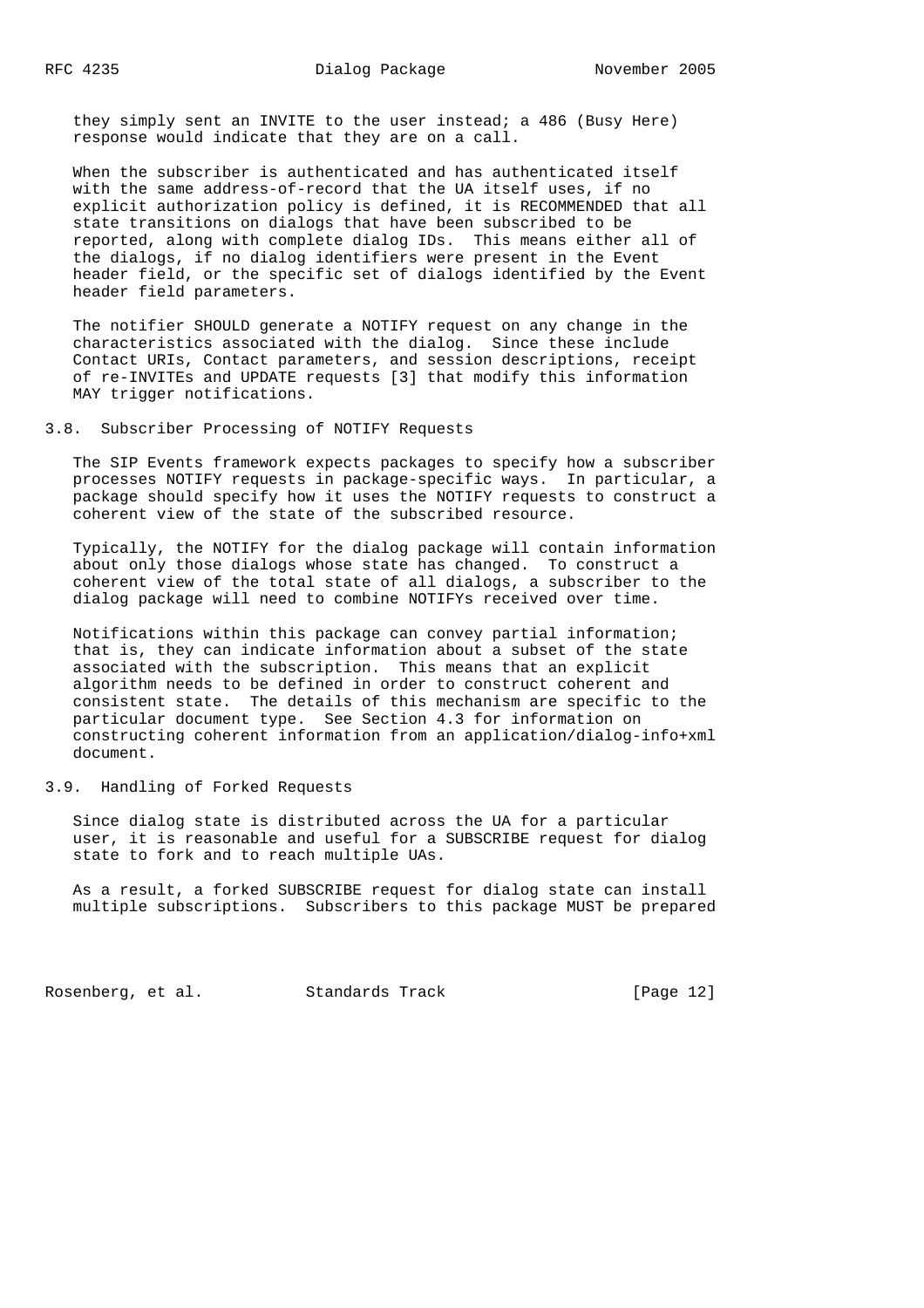to install subscription state for each NOTIFY generated as a result of a single SUBSCRIBE.

3.10. Rate of Notifications

 For reasons of congestion control, it is important that the rate of notifications not be excessive. It is RECOMMENDED that the server not generate notifications for a single subscriber faster than once every 1 second.

3.11. State Agents

 Dialog state is ideally maintained in the user agents in which the dialog resides. Therefore, the elements that maintain the dialog are the ones best suited to handle subscriptions to it. However, in some cases, a network agent may also know the state of the dialogs held by a user. Such state agents MAY be used with this package.

4. Dialog Information Format

 Dialog information is an XML document [4] that MUST be well-formed and SHOULD be valid. Dialog information documents MUST be based on XML 1.0 and MUST be encoded using UTF-8. This specification makes use of XML namespaces for identifying dialog information documents and document fragments. The namespace URI for elements defined by this specification is a URN [5], using the namespace identifier 'ietf' defined by [6] and extended by [7]. This URN is:

urn:ietf:params:xml:ns:dialog-info

 A dialog information document begins with the root element tag "dialog-info".

4.1. Structure of Dialog Information

 A dialog information document starts with a dialog-info element. This element has three mandatory attributes:

- o version: This attribute allows the recipient of dialog information documents to properly order them. Versions start at 0, and increment by one for each new document sent to a subscriber. Versions are scoped within a subscription. Versions MUST be representable using a non-negative 32 bit integer.
- o state: This attribute indicates whether the document contains the full dialog information, or whether it contains only information on those dialogs that have changed since the previous document (partial).

Rosenberg, et al. Standards Track [Page 13]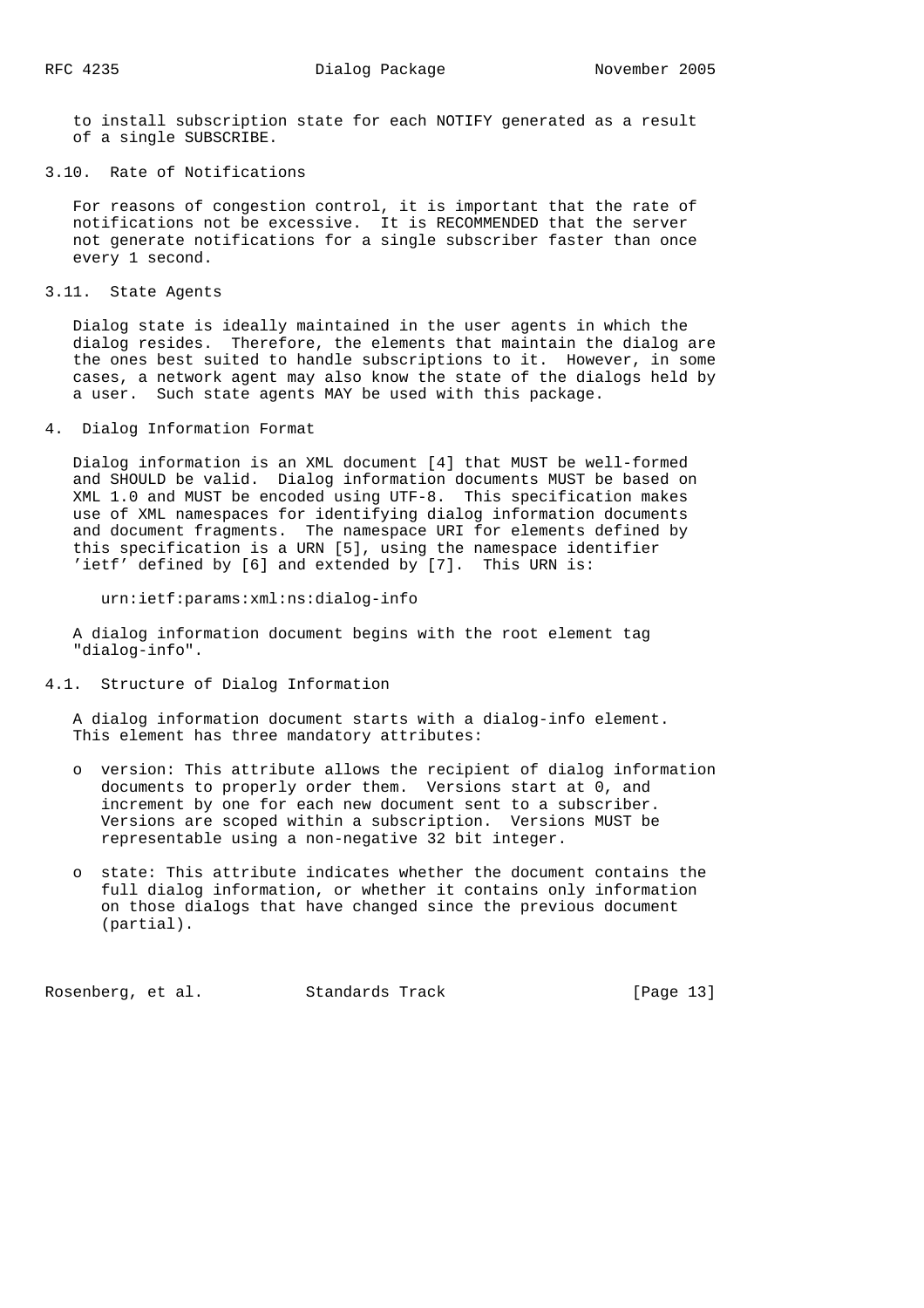o entity: This attribute contains a URI that identifies the user whose dialog information is reported in the remainder of the document. This user is referred to as the "observed user".

 The dialog-info element has a series of zero or more dialog sub elements. Each of those represents a specific dialog. An example:

```
 <?xml version="1.0"?>
 <dialog-info xmlns="urn:ietf:params:xml:ns:dialog-info"
              version="0" notify-state="full"
              entity="sip:alice@example.com">
 </dialog-info>
```
4.1.1. Dialog Element

 The dialog element reports information about a specific dialog or "half-dialog". It has a single mandatory attribute: id. The id attribute provides a single string that can be used as an identifier for this dialog or "half-dialog". This is a different identifier than the dialog ID defined in RFC 3261 [2], but related to it.

 For a caller, the id is created when an INVITE request is sent. When a 1xx response with a tag, or a 2xx response is received, the dialog is formally created. The id remains unchanged. However, if an additional 1xx or 2xx is received, resulting in the creation of another dialog (and resulting FSM), that dialog is allocated a new id.

 For a callee, the id is created when an INVITE outside of an existing dialog is received. When a 2xx or a 1xx with a tag is sent, creating the dialog, the id remains unchanged.

The id MUST be unique amongst all current dialogs at a UA.

 There are a number of optional attributes that provide identification information about the dialog:

- o call-id: This attribute is a string that represents the call-id component of the dialog identifier. (Note that single and double quotes inside a call-id must be escaped using  $\&$ quote; for  $"$  and  $&$ apos; for  $'$ .)
- o local-tag: This attribute is a string that represents the local-tag component of the dialog identifier.
- o remote-tag: This attribute is a string that represents the remote-tag component of the dialog identifier. The remote tag attribute won't be present if there is only a "half-dialog",

Rosenberg, et al. Standards Track [Page 14]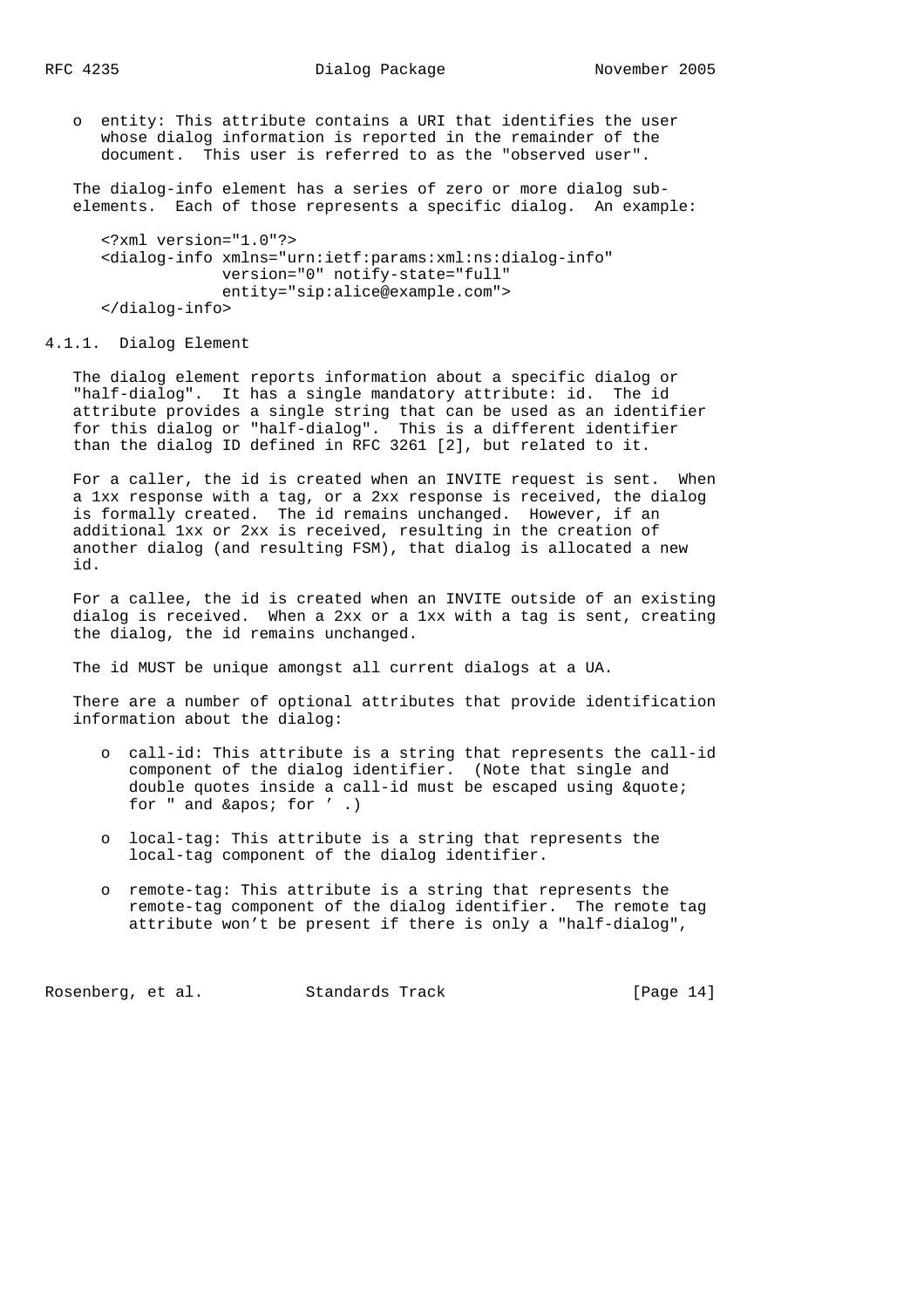resulting from the generation of an INVITE for which no final responses or provisional responses with tags has been received.

 o direction: This attribute is either initiator or recipient, and indicates whether the observed user was the initiator of the dialog, or the recipient of the INVITE that created it.

```
 <?xml version="1.0"?>
       <dialog-info xmlns="urn:ietf:params:xml:ns:dialog-info"
                    version="0" state="partial"
                   entity="sip:alice@example.com">
         <dialog id="as7d900as8" call-id="a84b4c76e66710"
                 local-tag="1928301774" direction="initiator">
 ...
         </dialog>
       </dialog-info>
```
 The sub-elements of the dialog element provide additional information about the dialog. Some of these sub-elements provide more detail about the dialog itself, while the local and remote sub-elements describe characteristics of the participants involved in the dialog. The only mandatory sub-element is the state element.

#### 4.1.2. State Element

 The "state" element indicates the state of the dialog. Its value is an enumerated type describing one of the states in the FSM above. It has an optional event attribute that can be used to indicate the event that caused any transition into the terminated state, and an optional code attribute that indicates the response code associated with any transition caused by a response to the original INVITE.

<state event="rejected" code="486">terminated</state>

4.1.3. Duration Element

 The "duration" element contains the amount of time, in seconds, since the FSM was created.

<duration>145</duration>

4.1.4. Replaces Element

 The "replaces" element is used to correlate a new dialog with one it replaced as a result of an invitation with a Replaces header field. This element is present in the replacement dialog only (the newer dialog) and contains attributes with the call-id, local-tag, and remote-tag of the replaced dialog.

Rosenberg, et al. Standards Track [Page 15]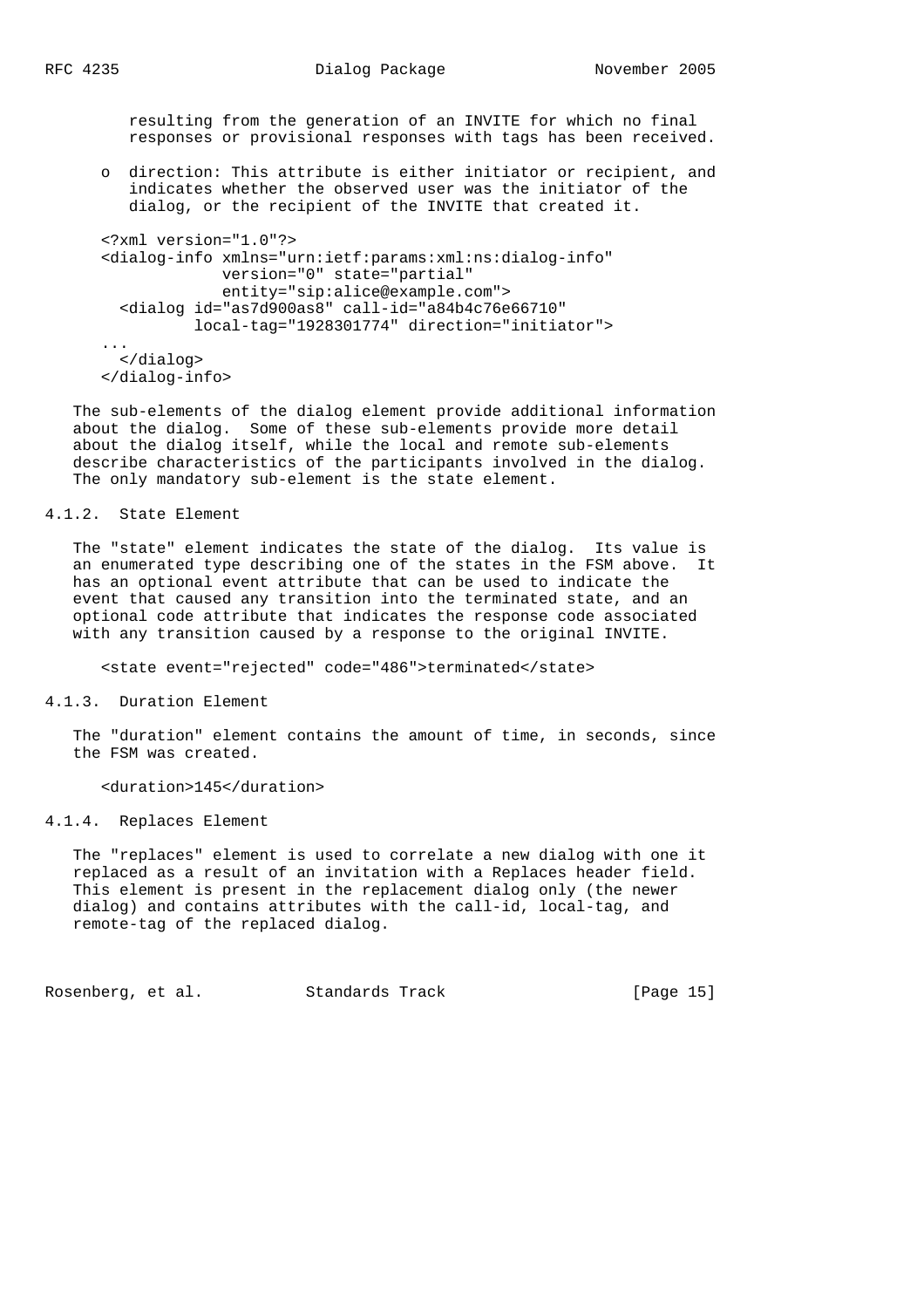<replaces call-id="hg287s98s89" local-tag="6762h7" remote-tag="09278hsb"/>

4.1.5. Referred-By Element

 The "referred-by" element is used to correlate a new dialog with a REFER [12] request that triggered it. The element is present in a dialog that was triggered by a REFER request that contained a Referred-By [11] header field and contains the (optional) display name attribute and the Referred-By URI as its value.

<referred-by display="Bob">sip:bob@example.com</referred-by>

4.1.6. Local and Remote Elements

 The "local" and "remote" elements are sub-elements of the dialog element that contain information about the local and remote participants, respectively. They both have a number of optional sub-elements that indicate the identity conveyed by the participant, the target URI, the feature-tags of the target, and the session-description of the participant.

## 4.1.6.1. Identity Element

 The "identity" element indicates a local or remote URI, as defined in [2] as appropriate. It has an optional attribute, display, that contains the display name from the appropriate URI.

 Note that multiple identities (for example a sip: URI and a tel: URI) could be included if they all correspond to the participant. To avoid repeating identity information in each request, the subscriber can assume that the identity URIs are the same as in previous notifications if no identity elements are present in the corresponding local or remote element. If any identity elements are present in the local or remote part of a notification, the new list of identity tags completely supersedes the old list in the corresponding part.

 <identity display="Anonymous"> sip:anonymous@anonymous.invalid</identity>

### 4.1.6.2. Target Element

 The "target" contains the local or remote target URI constructed by the user agent for this dialog, as defined in RFC 3261 [2] in a "uri" attribute.

Rosenberg, et al. Standards Track [Page 16]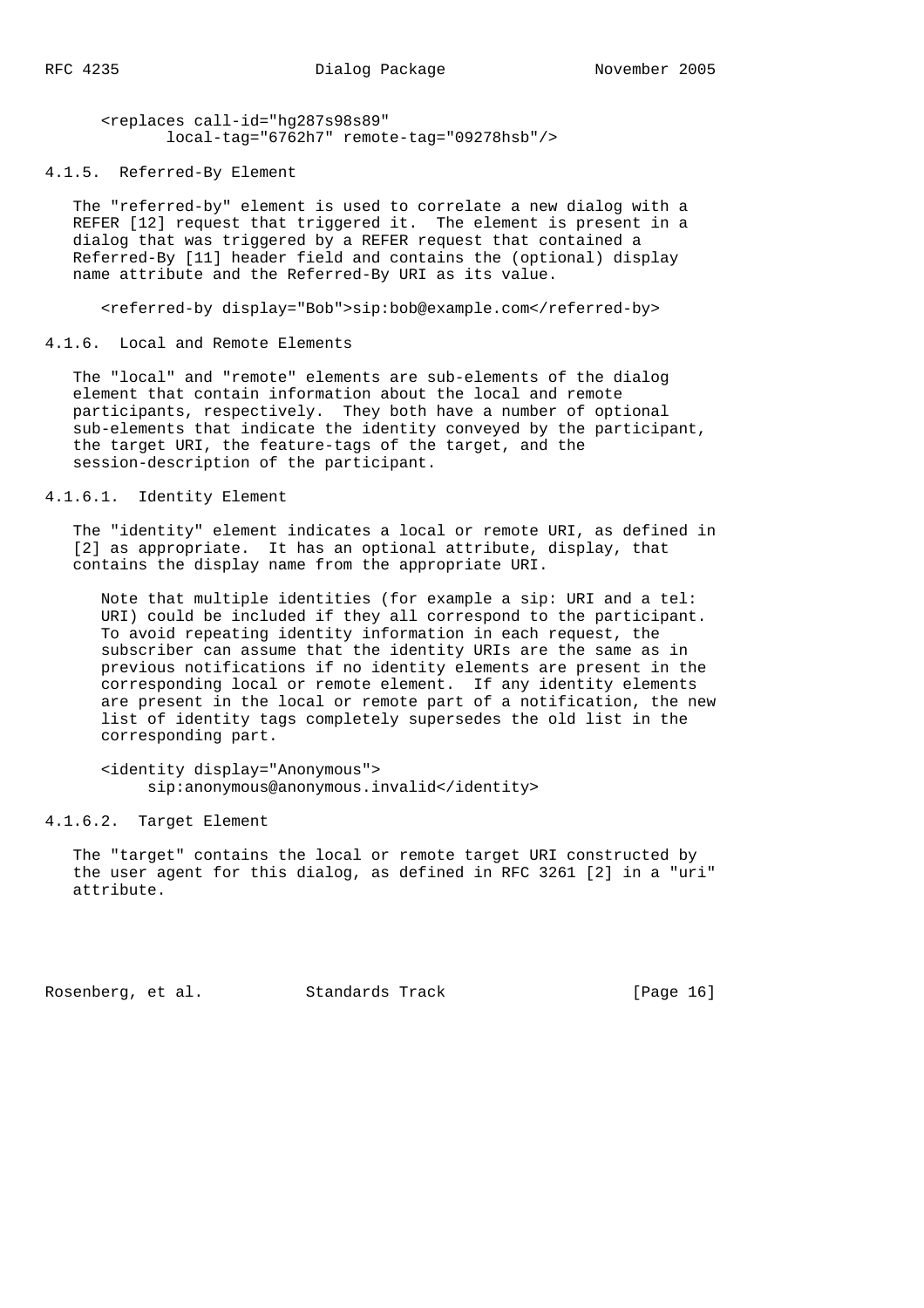RFC 4235 Dialog Package November 2005

 It can contain a list of Contact header parameters in param sub elements (such as those defined in [10]). The param element contains two required attributes, pname and pval. Boolean parameters are represented by the explicit pval values, "true" and "false" (for example, when a feature parameter is explicitly negated). Parameters that have no value at all are represented by the explicit pval value "true". The param element itself has no contents. To avoid repeating Contact information in each request, the subscriber can assume that the target URI and parameters are the same as in previous notifications if no target element is present in the corresponding local or remote element. If a target element is present in the local or remote part of a notification, the new target tag and list of parameter tags completely supersedes the old target and parameter list in the corresponding part. Note that any quoting (including extra angle-bracket quoting used to quote string values in [10]) or backslash escaping MUST be removed before being placed in a pval attribute. Any remaining single quotes, double quotes, and ampersands MUST be properly XML escaped.

```
 <target uri="sip:alice@pc33.example.com">
  <param pname="isfocus" pval="true"/>
  <param pname="class" pval="business"/>
 <param pname="description" pval="Alice's desk & amp; office"/>
  <param pname="sip.rendering" pval="no"/>
 </target>
```
4.1.6.3. Session Description Element

 The session-description element contains the session description used by the observed user for its end of the dialog. This element should generally NOT be included in the notifications, unless it was explicitly requested by the subscriber. It has a single attribute, "type", which indicates the MIME media type of the session description. To avoid repeating session description information in each request, the subscriber can assume that the session description is the same as in previous notifications if no session description element is present in the corresponding local or remote element.

4.2. Sample Notification Body

```
 <?xml version="1.0" encoding="UTF-8"?>
 <dialog-info xmlns="urn:ietf:params:xml:ns:dialog-info"
 xmlns:xsi="http://www.w3.org/2001/XMLSchema-instance"
  xsi:schemaLocation="urn:ietf:params:xml:ns:dialog-info"
  version="1" state="full">
  <dialog id="123456">
      <state>confirmed</state>
      <duration>274</duration>
```
Rosenberg, et al. Standards Track [Page 17]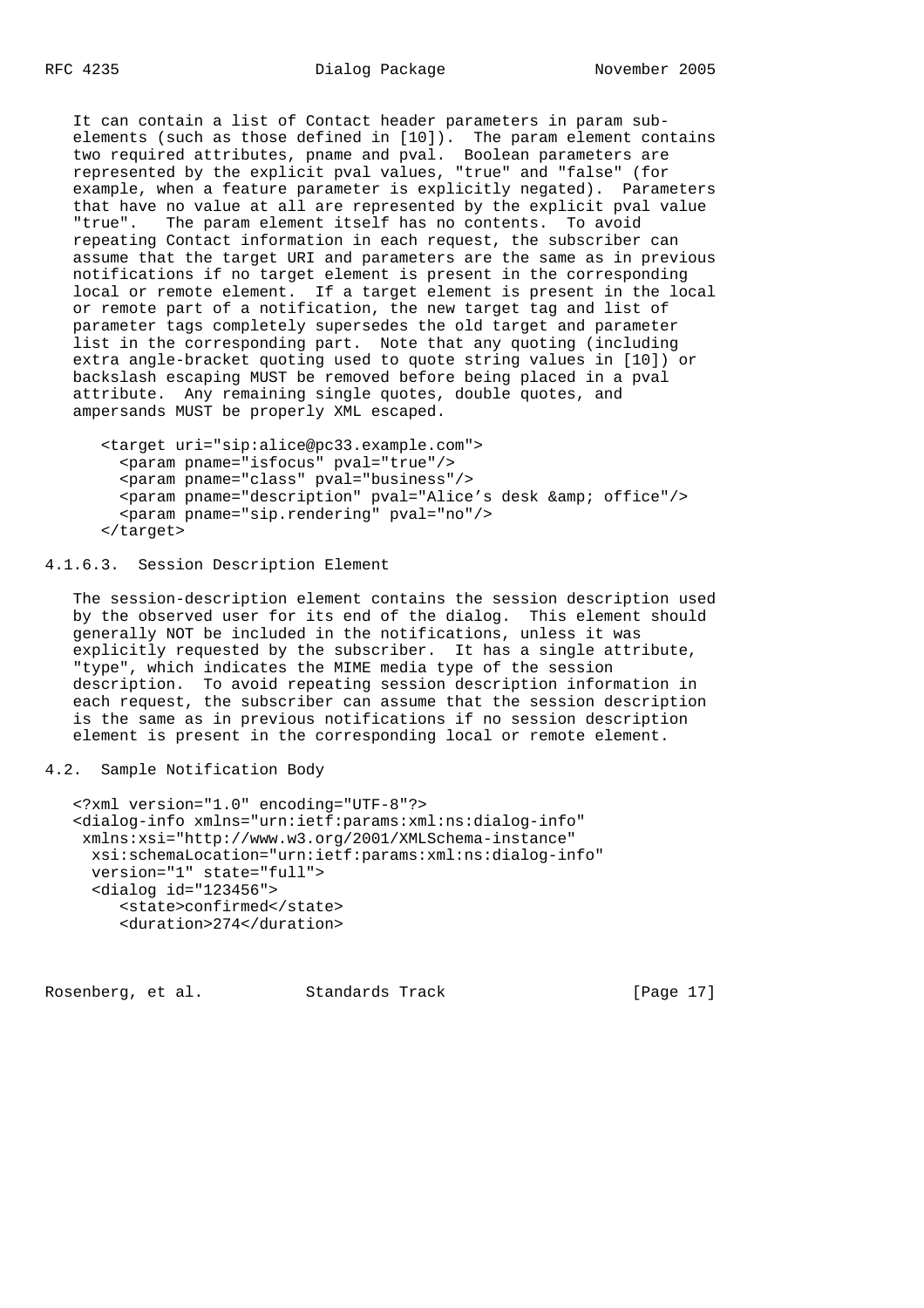```
 <local>
        <identity display="Alice">sip:alice@example.com</identity>
        <target uri="sip:alice@pc33.example.com">
          <param pname="isfocus" pval="true"/>
          <param pname="class" pval="personal"/>
        </target>
      </local>
      <remote>
        <identity display="Bob">sip:bob@example.org</identity>
        <target uri="sip:bobster@phone21.example.org"/>
      </remote>
   </dialog>
 </dialog-info>
```
4.3. Constructing Coherent State

 The dialog information subscriber maintains a table listing the dialogs, with a row for each dialog. Each row is indexed by an ID that is present in the "id" attribute of the "dialog" element. Each row contains the state of that dialog, as conveyed in the document.

 The table is also associated with a version number. The version number MUST be initialized with the value of the "version" attribute from the "dialog-info" element in the first document received. Each time a new document is received, the value of the local version number is compared to the "version" attribute in the new document. If the value in the new document is one higher than the local version number, the local version number is increased by one and the document is processed. If the value in the document is more than one higher than the local version number, the local version number is set to the value in the new document and the document is processed. If the document did not contain full state, the subscriber SHOULD generate a refresh request (SUBSCRIBE) to trigger a full state notification. If the value in the document is less than the local version, the document is discarded without processing.

 The processing of the dialog information document depends on whether it contains full or partial state. If it contains full state, indicated by the value of the "state" attribute in the "dialog-info" element, the contents of the table are flushed and then repopulated from the document. A new row in the table is created for each "dialog" element. If the document contains partial state, as indicated by the value of the "state" attribute in the "dialog-info" element, the document is used to update the table. For each "dialog" element in the document, the subscriber checks to see whether a row exists for that dialog. This check compares the ID in the "id" attribute of the "dialog" element with the ID associated with the row. If the dialog does not exist in the table, a row is added and

Rosenberg, et al. Standards Track [Page 18]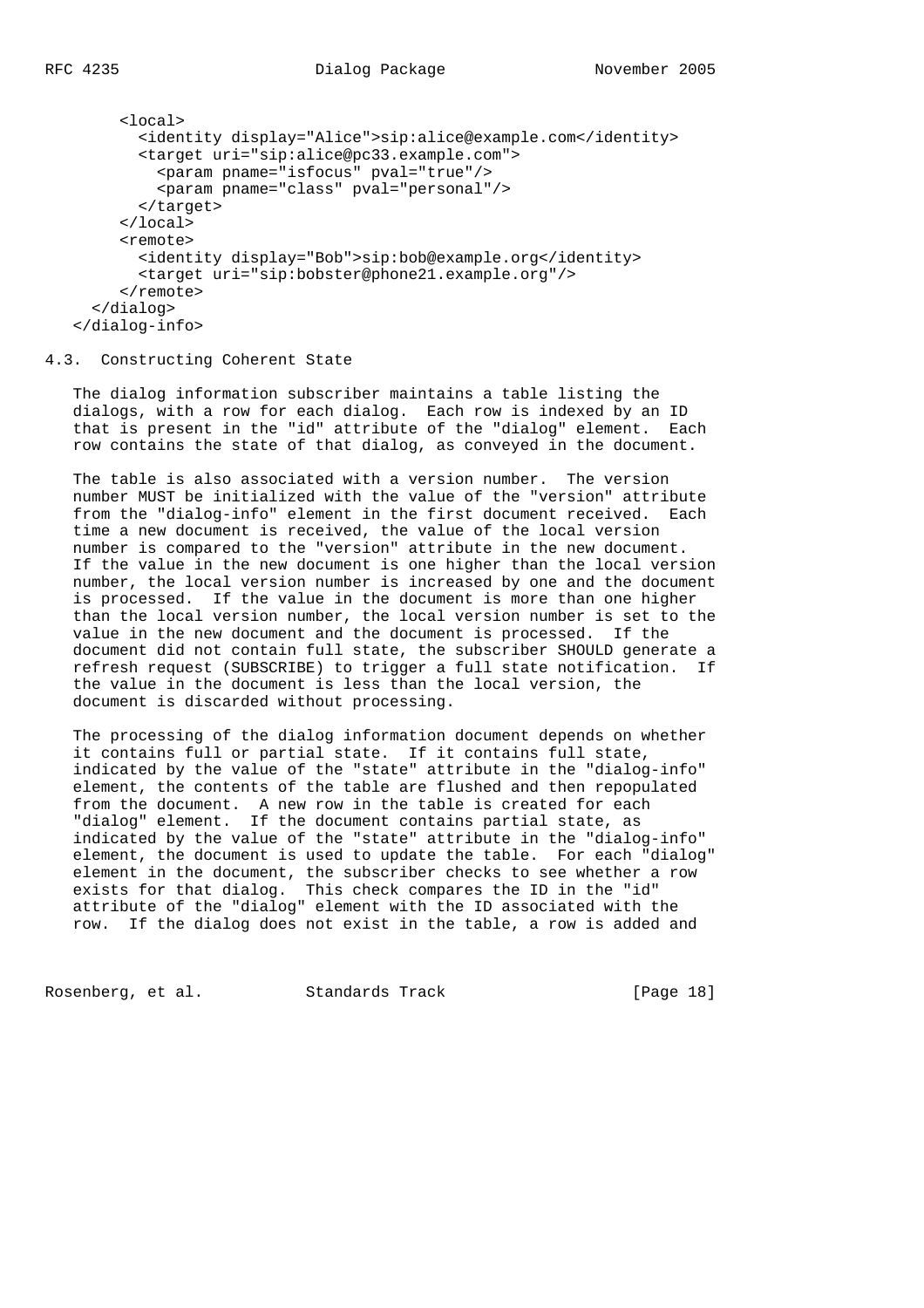its state is set to the information from that "dialog" element. If the dialog does exist, its state is updated to be the information from that "dialog" element. If a row is updated or created, such that its state is now terminated, that entry MAY be removed from the table at any time.

### 4.4. Schema

The following is the schema for the application/dialog-info+xml type:

```
 <?xml version="1.0" encoding="UTF-8"?>
 <xs:schema
   targetNamespace="urn:ietf:params:xml:ns:dialog-info"
  xmlns:xs="http://www.w3.org/2001/XMLSchema"
  xmlns:tns="urn:ietf:params:xml:ns:dialog-info"
  elementFormDefault="qualified"
  attributeFormDefault="unqualified">
   <!-- This import brings in the XML language
                                          attribute xml:lang-->
   <xs:import namespace="http://www.w3.org/XML/1998/namespace"
      schemaLocation="http://www.w3.org/2001/03/xml.xsd"/>
   <xs:element name="dialog-info">
     <xs:complexType>
       <xs:sequence>
         <xs:element ref="tns:dialog" minOccurs="0"
           maxOccurs="unbounded"/>
         <xs:any namespace="##other" processContents="lax"
           minOccurs="0" maxOccurs="unbounded"/>
       </xs:sequence>
       <xs:attribute name="version" type="xs:nonNegativeInteger"
            use="required"/>
       <xs:attribute name="state" use="required">
         <xs:simpleType>
           <xs:restriction base="xs:string">
             <xs:enumeration value="full"/>
             <xs:enumeration value="partial"/>
           </xs:restriction>
         </xs:simpleType>
       </xs:attribute>
       <xs:attribute name="entity" type="xs:anyURI"
                                   use="required"/>
     </xs:complexType>
   </xs:element>
```
Rosenberg, et al. Standards Track [Page 19]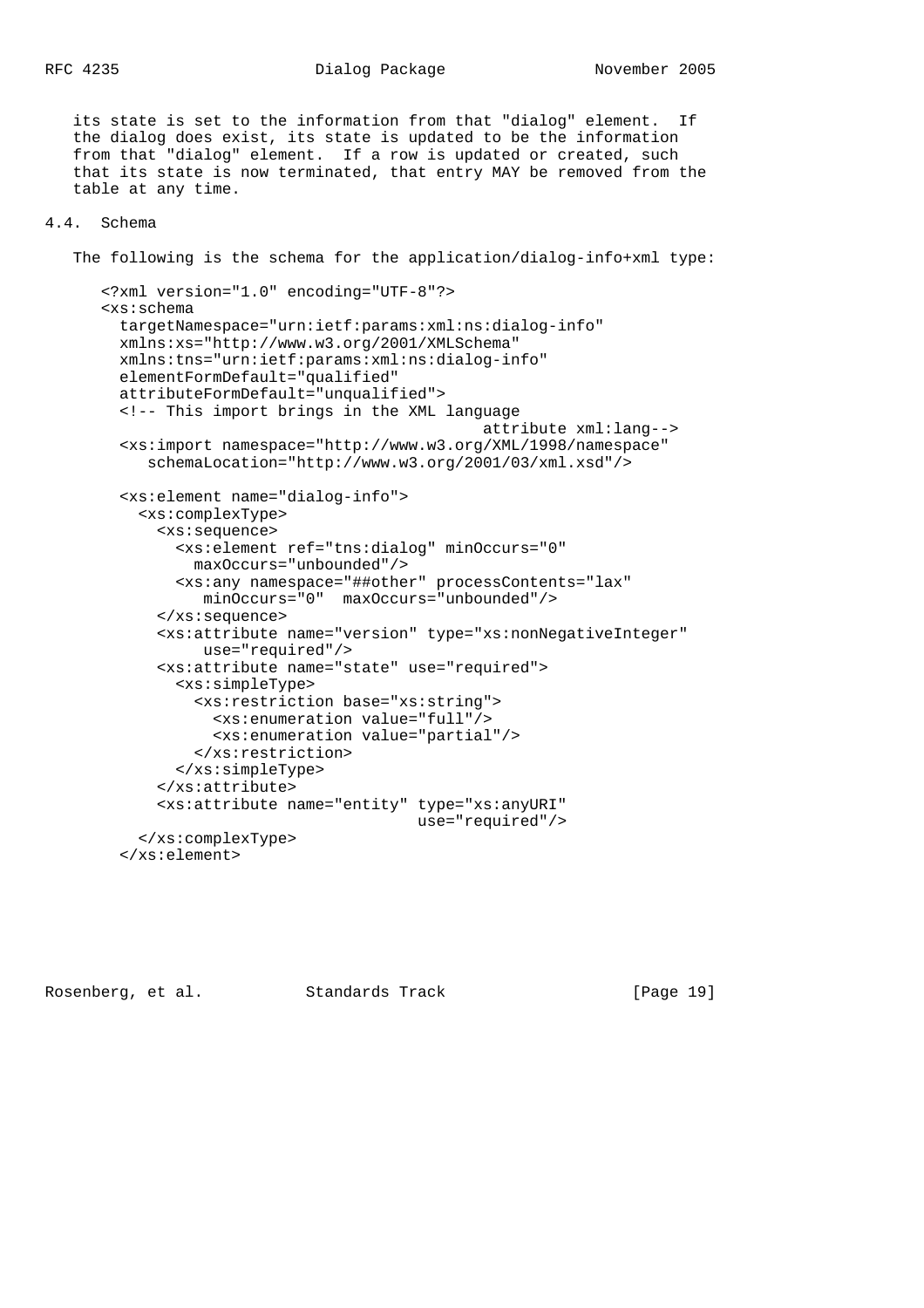```
 <xs:element name="dialog">
  <xs:complexType>
     <xs:sequence>
       <xs:element ref="tns:state" minOccurs="1" maxOccurs="1"/>
       <xs:element name="duration" type="xs:nonNegativeInteger"
        minOccurs="0" maxOccurs="1"/>
       <xs:element name="replaces" minOccurs="0" maxOccurs="1">
         <xs:complexType>
           <xs:attribute name="call-id" type="xs:string"
             use="required"/>
           <xs:attribute name="local-tag" type="xs:string"
            use="required"/>
           <xs:attribute name="remote-tag" type="xs:string"
            use="required"/>
         </xs:complexType>
       </xs:element>
       <xs:element name="referred-by" type="tns:nameaddr"
         minOccurs="0" maxOccurs="1"/>
       <xs:element name="route-set" minOccurs="0" maxOccurs="1">
         <xs:complexType>
           <xs:sequence>
             <xs:element name="hop" type="xs:string"
                 minOccurs="1" maxOccurs="unbounded"/>
           </xs:sequence>
         </xs:complexType>
       </xs:element>
       <xs:element name="local" type="tns:participant"
         minOccurs="0" maxOccurs="1"/>
       <xs:element name="remote" type="tns:participant"
         minOccurs="0" maxOccurs="1"/>
       <xs:any namespace="##other" processContents="lax"
         minOccurs="0" maxOccurs="unbounded"/>
     </xs:sequence>
     <xs:attribute name="id" type="xs:string" use="required"/>
     <xs:attribute name="call-id" type="xs:string"
      use="optional"/>
     <xs:attribute name="local-tag" type="xs:string"
      use="optional"/>
     <xs:attribute name="remote-tag" type="xs:string"
      use="optional"/>
     <xs:attribute name="direction" use="optional">
       <xs:simpleType>
         <xs:restriction base="xs:string">
           <xs:enumeration value="initiator"/>
           <xs:enumeration value="recipient"/>
         </xs:restriction>
       </xs:simpleType>
     </xs:attribute>
```
Rosenberg, et al. Standards Track [Page 20]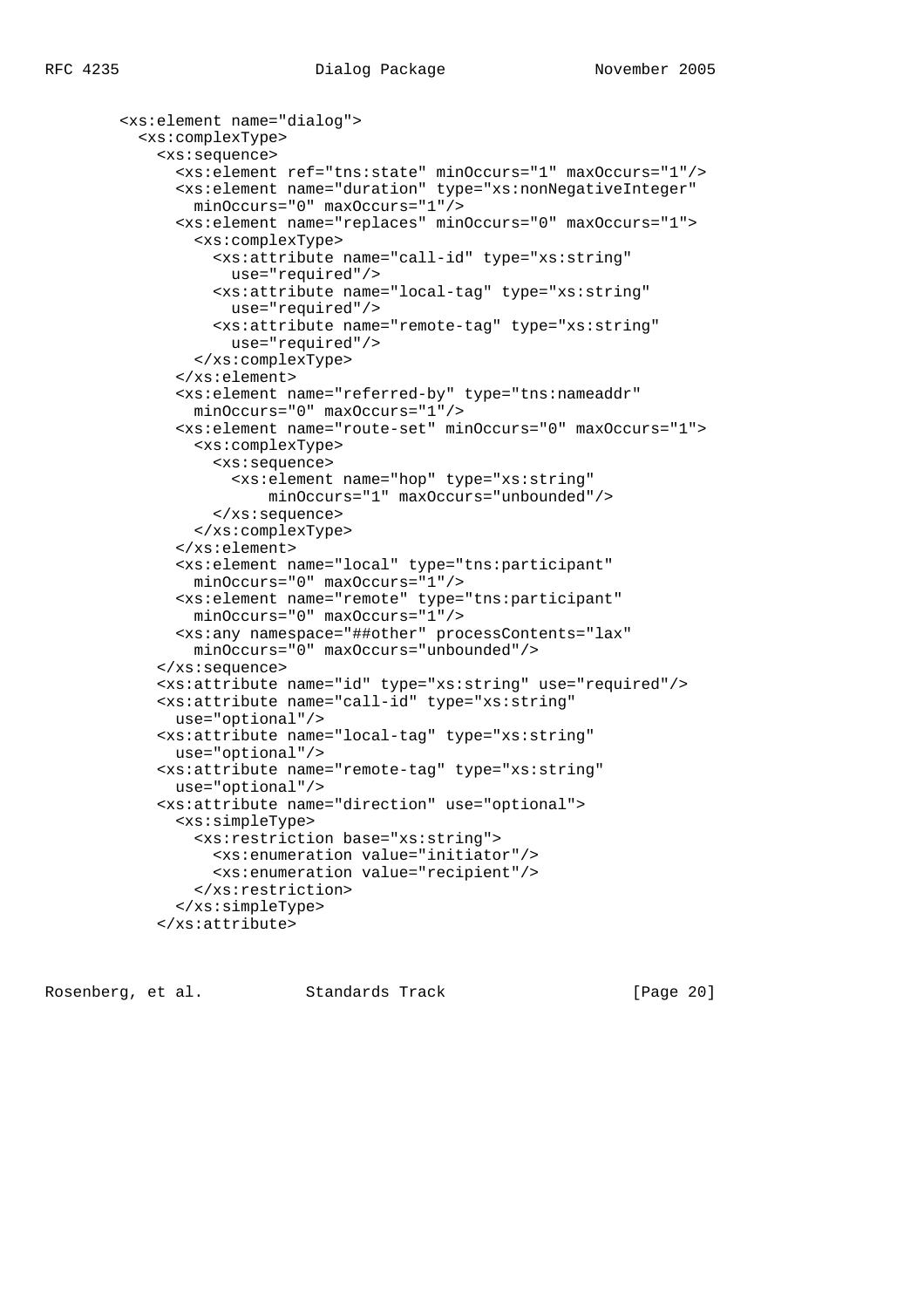```
 </xs:complexType>
 </xs:element>
 <xs:complexType name="participant">
   <xs:sequence>
     <xs:element name="identity" type="tns:nameaddr"
      minOccurs="0" maxOccurs="1"/>
     <xs:element name="target" minOccurs="0" maxOccurs="1">
       <xs:complexType>
         <xs:sequence>
           <xs:element name="param" minOccurs="0"
             maxOccurs="unbounded">
             <xs:complexType>
               <xs:attribute name="pname" type="xs:string"
                 use="required"/>
               <xs:attribute name="pval" type="xs:string"
                 use="required"/>
             </xs:complexType>
           </xs:element>
         </xs:sequence>
         <xs:attribute name="uri" type="xs:string"
                                     use="required"/>
       </xs:complexType>
     </xs:element>
     <xs:element name="session-description" type="tns:sessd"
       minOccurs="0" maxOccurs="1"/>
     <xs:element name="cseq" type="xs:nonNegativeInteger"
      minOccurs="0" maxOccurs="1"/>
     <xs:any namespace="##other" processContents="lax"
      minOccurs="0" maxOccurs="unbounded"/>
   </xs:sequence>
 </xs:complexType>
 <xs:complexType name="nameaddr">
   <xs:simpleContent>
     <xs:extension base="xs:anyURI">
       <xs:attribute name="display-name" type="xs:string"
         use="optional"/>
     </xs:extension>
   </xs:simpleContent>
 </xs:complexType>
 <xs:complexType name="sessd">
   <xs:simpleContent>
     <xs:extension base="xs:string">
       <xs:attribute name="type" type="xs:string"
                                    use="required"/>
     </xs:extension>
   </xs:simpleContent>
```
Rosenberg, et al. Standards Track [Page 21]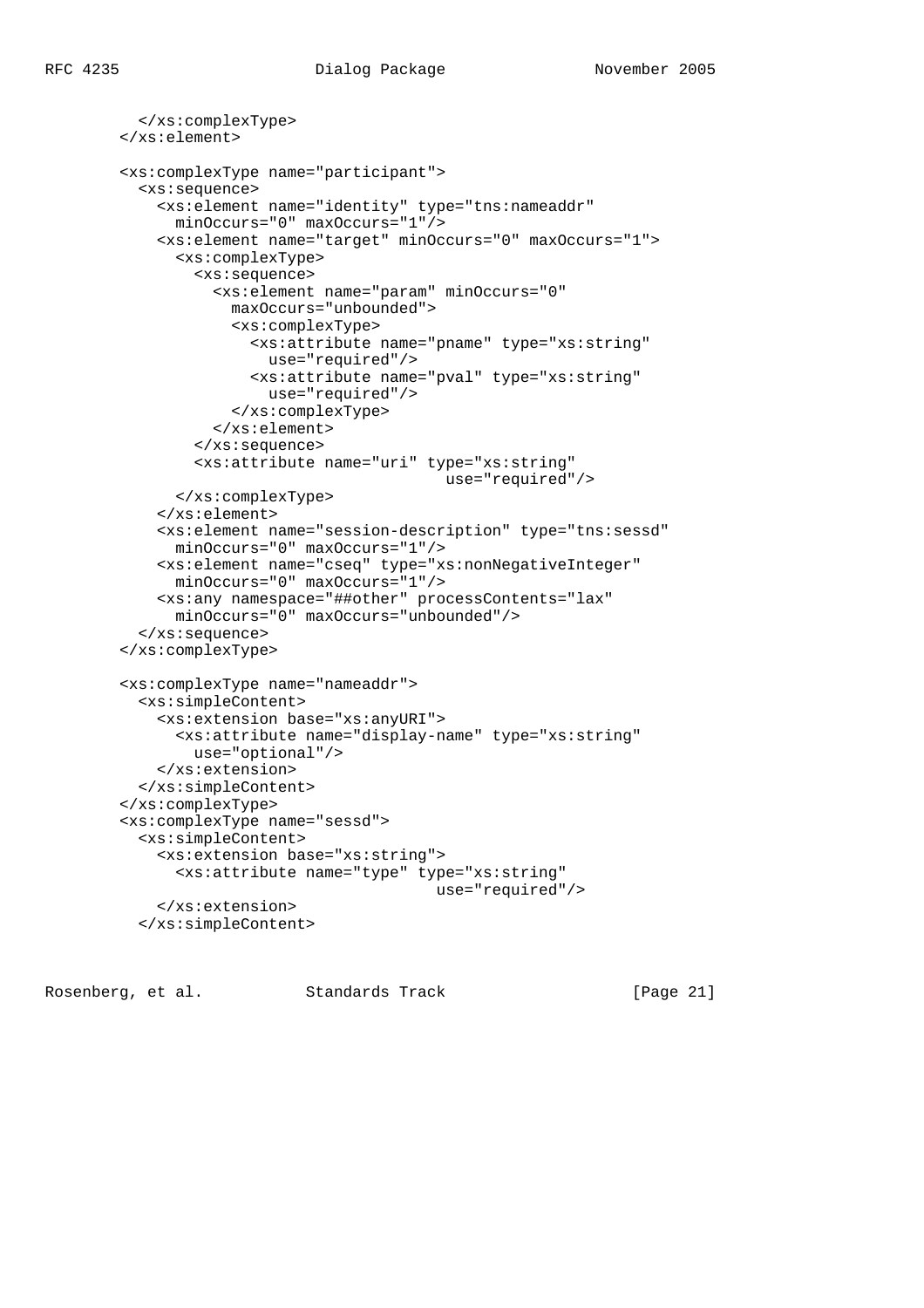</xs:complexType>

```
 <xs:element name="state">
     <xs:complexType>
       <xs:simpleContent>
         <xs:extension base="xs:string">
           <xs:attribute name="event" use="optional">
             <xs:simpleType>
               <xs:restriction base="xs:string">
                 <xs:enumeration value="cancelled"/>
                 <xs:enumeration value="rejected"/>
                 <xs:enumeration value="replaced"/>
                 <xs:enumeration value="local-bye"/>
                 <xs:enumeration value="remote-bye"/>
                 <xs:enumeration value="error"/>
                 <xs:enumeration value="timeout"/>
               </xs:restriction>
             </xs:simpleType>
           </xs:attribute>
           <xs:attribute name="code" use="optional">
             <xs:simpleType>
               <xs:restriction base="xs:positiveInteger">
                 <xs:minInclusive value="100"/>
                 <xs:maxInclusive value="699"/>
               </xs:restriction>
             </xs:simpleType>
           </xs:attribute>
         </xs:extension>
       </xs:simpleContent>
     </xs:complexType>
  </xs:element>
 </xs:schema>
```
# 5. Definition of New Media Feature Parameters

 This section defines two new media feature parameters that are useful as input to user presence, in conferencing applications, and in applications like the shared-line example described in Section 6.2. These feature parameters are especially useful in combination with the dialog package, as they allow an authorized third party to become aware of these characteristics.

5.1. The "sip.byeless" Parameter

 The "sip.byeless" media feature parameter is a new boolean parameter, defined in this document, that provides a positive indication that the user agent setting the parameter is unable to terminate sessions on its own (for example, by sending a BYE request). For example,

Rosenberg, et al. Standards Track [Page 22]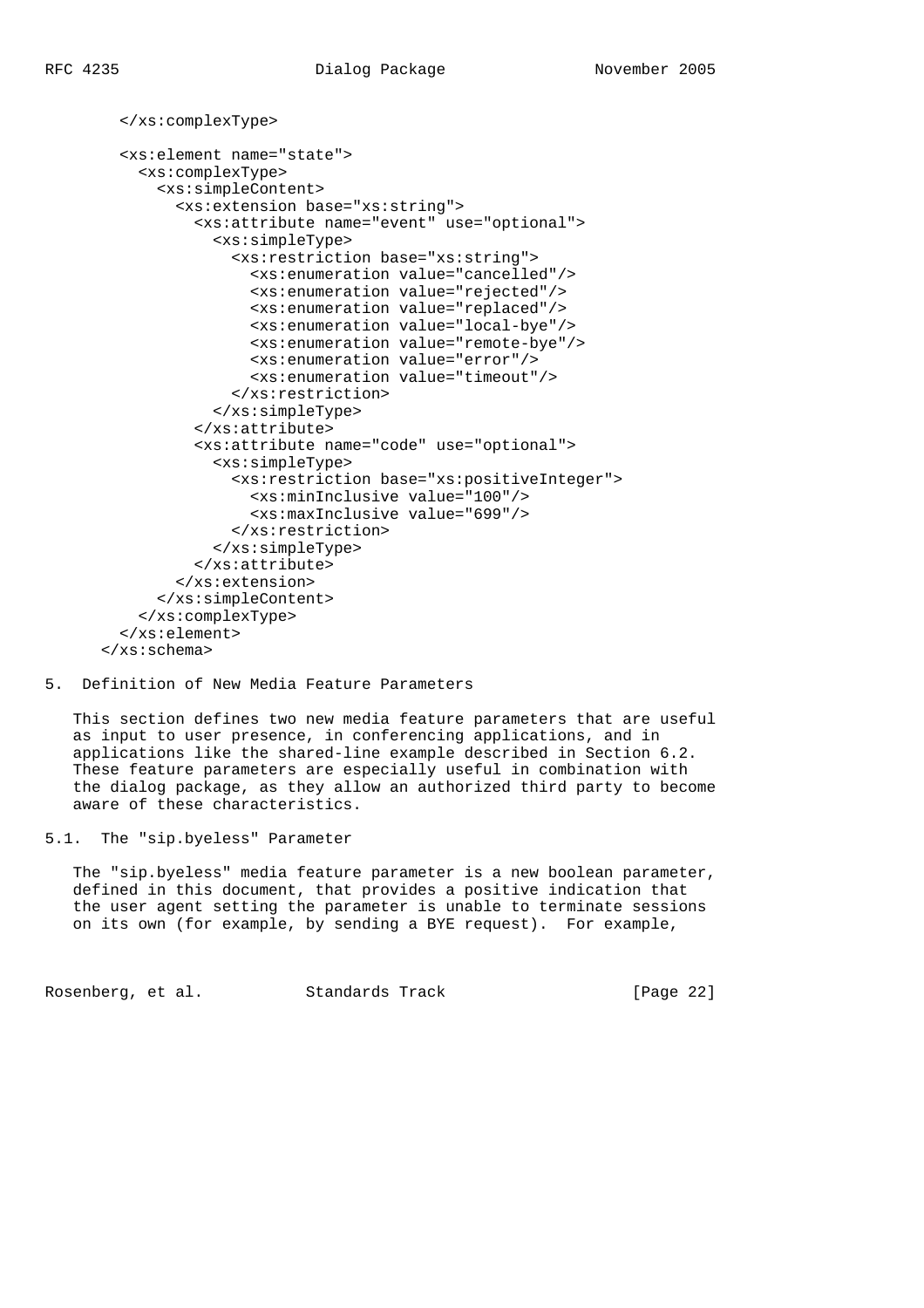continuous announcement services and certain recording services are unable to determine when it would be desirable to terminate a session, and therefore they do not have the ability to terminate sessions at all. Also, many human call centers are configured so that they never terminate sessions. (This is to prevent call center agents from accidentally disconnecting the caller). (Note that per [10], this parameter name must be preceded by a "+" character when used in a SIP Contact header field.)

 Contact: <sip:recording-service@host.example.net> ;automaton;+sip.byeless

#### 5.2. The "sip.rendering" Parameter

 The "sip.rendering" media feature parameter is a new string parameter, defined in this document, that can provide a positive indication whether the user agent setting the parameter is currently rendering any of the media it is receiving in the context of a specific session. It MUST only be used in a Contact header field in a dialog created using the INVITE request.

 This parameter has three legal values: "yes", "no", and "unknown". The value "yes" indicates positive knowledge that the user agent is rendering at least one of the streams of media that it is receiving. The value "no" indicates positive knowledge that the user agent is rendering none of the media that it is receiving. The value "unknown" indicates that the user agent does not know whether the media associated with the session is being rendered (which may be the case if the user agent is acting as a 3pcc (Third Party Call Control) [19] controller).

 The "sip.rendering" parameter is useful in applications such as shared appearances, conference status monitoring, or as an input to user presence.

 Contact: <sip:musak-onhold@host.example.net> ;automaton;+sip.rendering="no"

Rosenberg, et al. Standards Track [Page 23]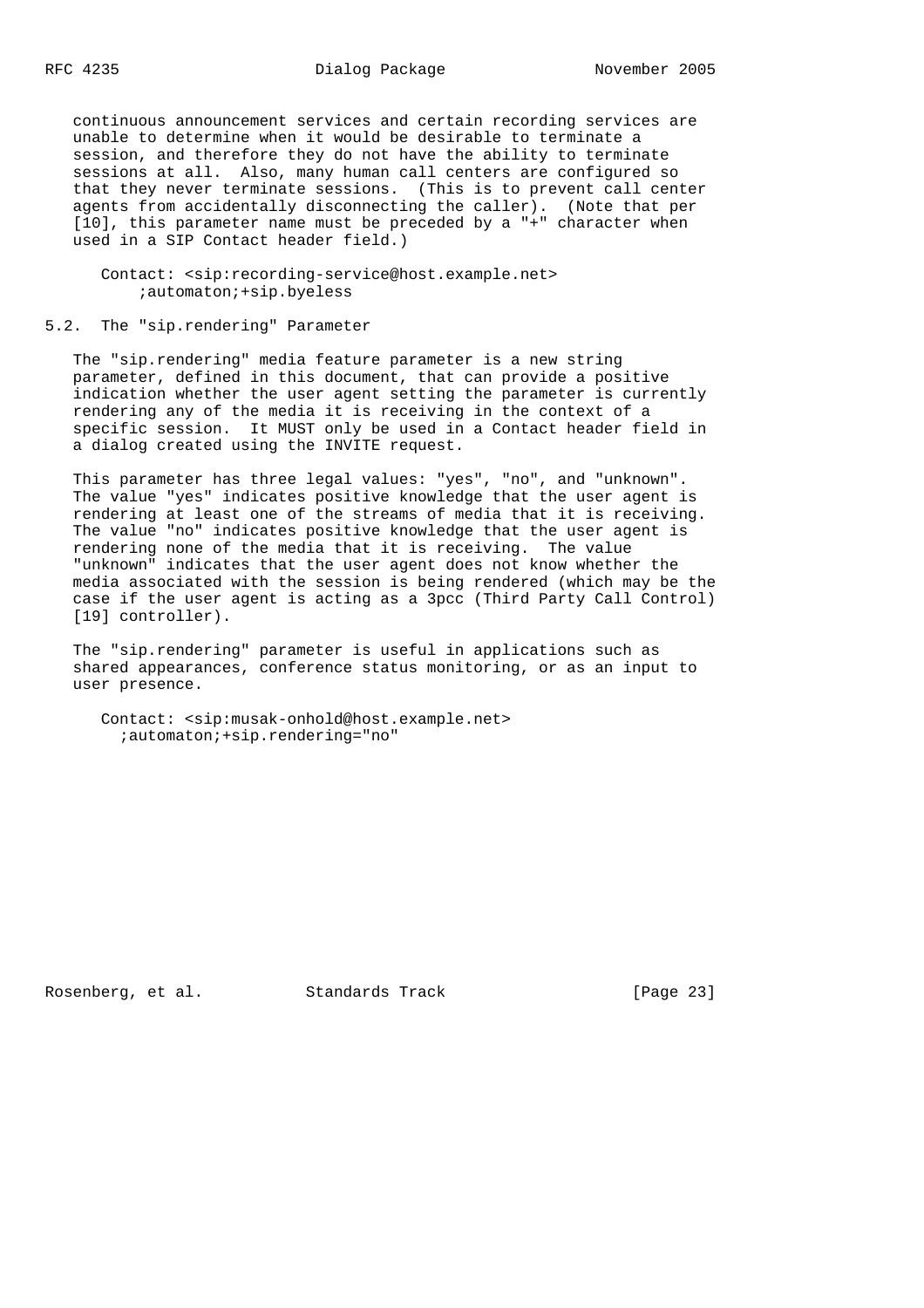```
6. Examples
6.1. Basic Example
    For example, if a UAC sends an INVITE that looks, in part, like:
       INVITE sip:bob@example.com SIP/2.0
       Via: SIP/2.0/UDP pc33.example.com;branch=z9hG4bKnashds8
       Max-Forwards: 70
       To: Bob <sip:bob@example.com>
       From: Alice <sip:alice@example.com>;tag=1928301774
       Call-ID: a84b4c76e66710
       CSeq: 314159 INVITE
       Contact: <sip:alice@pc33.example.com>
       Content-Type: application/sdp
       Content-Length: 142
       [SDP not shown]
    The XML document in a notification from Alice might look like:
       <?xml version="1.0"?>
       <dialog-info xmlns="urn:ietf:params:xml:ns:dialog-info"
                    version="0"
                    state="full"
                    entity="sip:alice@example.com">
         <dialog id="as7d900as8" call-id="a84b4c76e66710"
                 local-tag="1928301774" direction="initiator">
           <state>trying</state>
         </dialog>
       </dialog-info>
    If the following 180 response is received:
       SIP/2.0 180 Ringing
       Via: SIP/2.0/UDP pc33.example.com;branch=z9hG4bKnashds8
       To: Bob <sip:bob@example.com>;tag=456887766
       From: Alice <sip:alice@example.com>;tag=1928301774
       Call-ID: a84b4c76e66710
       CSeq: 314159 INVITE
       Contact: <sip:bob@host.example.com>
```
Rosenberg, et al. Standards Track [Page 24]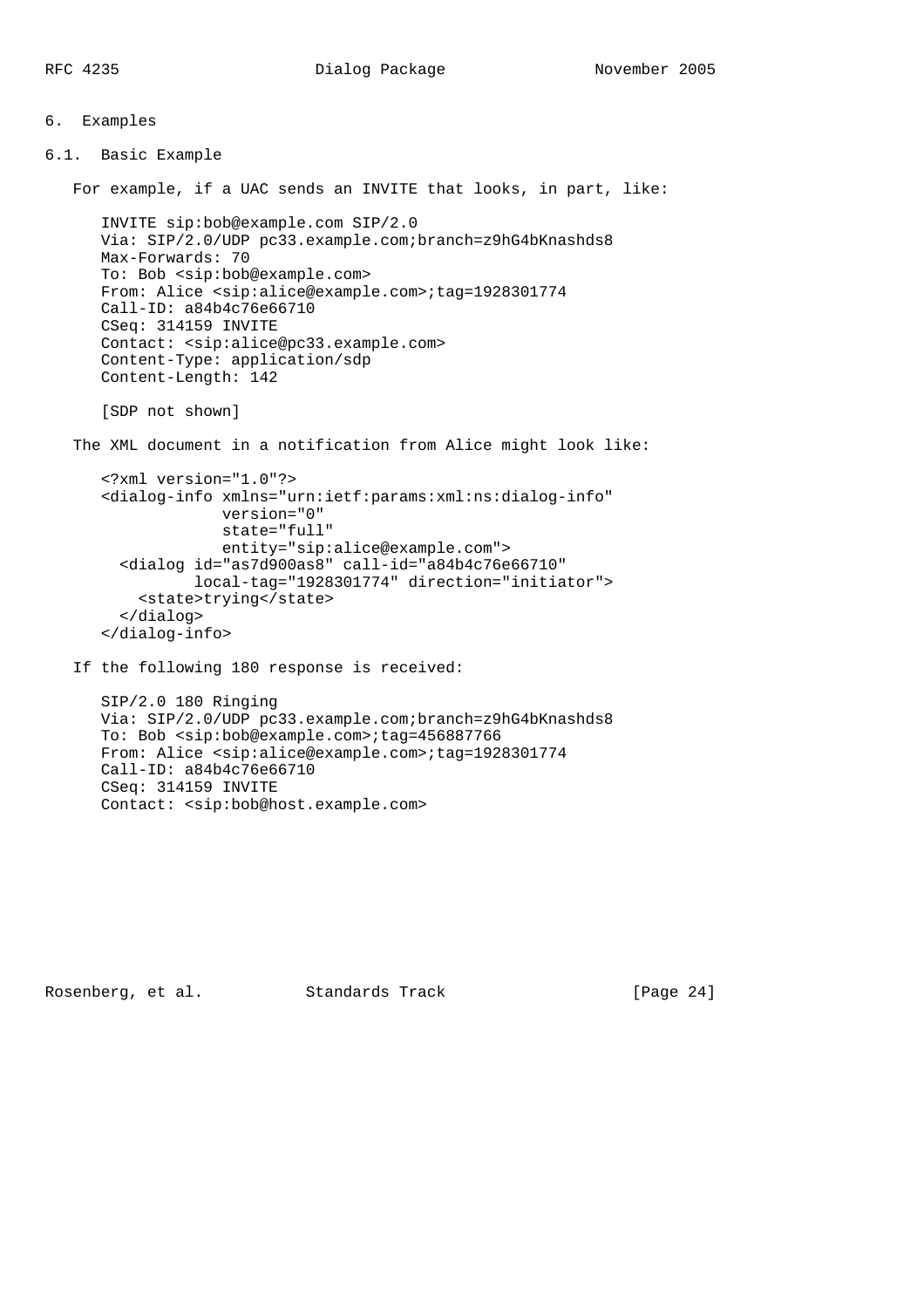```
 The XML document in a notification might look like:
    <?xml version="1.0"?>
    <dialog-info xmlns="urn:ietf:params:xml:ns:dialog-info"
                 version="1"
                 state="full"
                 entity="sip:alice@example.com">
      <dialog id="as7d900as8" call-id="a84b4c76e66710"
              local-tag="1928301774" remote-tag="456887766"
              direction="initiator">
        <state>early</state>
      </dialog>
    </dialog-info>
 If it receives a second 180 with a different tag:
    SIP/2.0 180 Ringing
    Via: SIP/2.0/UDP pc33.example.com;branch=z9hG4bKnashds8
    To: Bob <sip:bob@example.com>;tag=hh76a
    From: Alice <sip:alice@example.com>;tag=1928301774
    Call-ID: a84b4c76e66710
    CSeq: 314159 INVITE
    Contact: <sip:jack@host.example.com>
 This results in the creation of a second dialog:
    <?xml version="1.0"?>
    <dialog-info xmlns="urn:ietf:params:xml:ns:dialog-info"
                 version="2"
                 state="full"
                 entity="sip:alice@example.com">
      <dialog id="as7d900as8" call-id="a84b4c76e66710"
              local-tag="1928301774" remote-tag="456887766"
              direction="initiator">
        <state>early</state>
      </dialog>
      <dialog id="as7d900as8" call-id="a84b4c76e66710"
              local-tag="1928301774" remote-tag="hh76a"
              direction="initiator">
        <state>early</state>
      </dialog>
```
</dialog-info>

Rosenberg, et al. Standards Track [Page 25]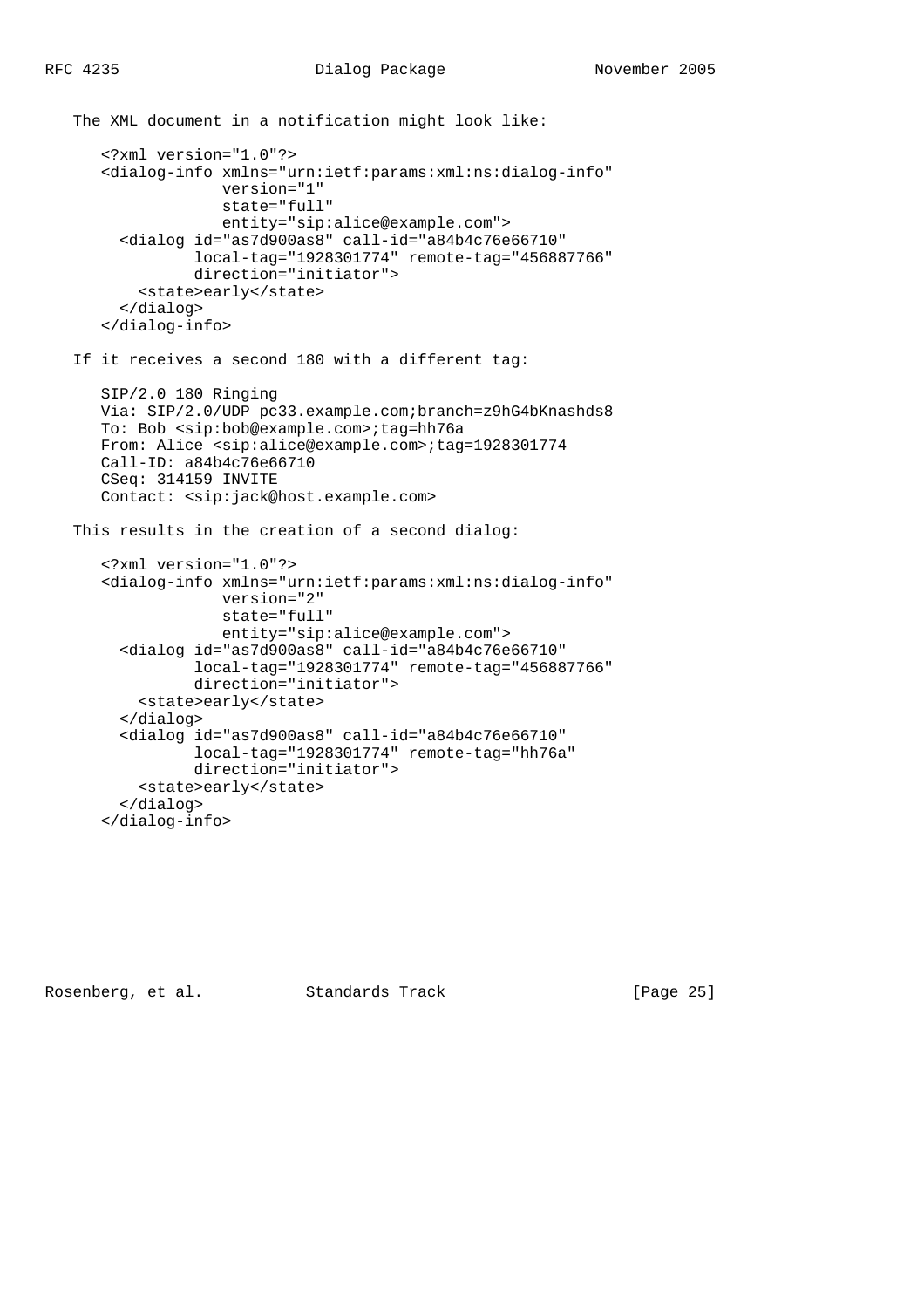If a 200 OK response is received on the second dialog, the dialog moves to confirmed:

```
 <?xml version="1.0"?>
 <dialog-info xmlns="urn:ietf:params:xml:ns:dialog-info"
              version="3"
              state="partial"
              entity="sip:alice@example.com">
   <dialog id="as7d900as8" call-id="a84b4c76e66710"
           local-tag="1928301774" remote-tag="hh76a"
           direction="initiator">
     <state>confirmed</state>
   </dialog>
 </dialog-info>
```
 32 seconds later, the other early dialog terminates because no 2xx response has been received for it. This implies that it was successfully cancelled, and therefore the following notification is sent:

```
 <?xml version="1.0"?>
 <dialog-info xmlns="urn:ietf:params:xml:ns:dialog-info"
              version="4"
              state="partial"
              entity="sip:alice@example.com">
   <dialog id="as7d900as8" call-id="a84b4c76e66710"
           local-tag="1928301774" remote-tag="hh76a"
           direction="initiator">
     <state event="cancelled">terminated</state>
   </dialog>
 </dialog-info>
```

```
6.2. Emulating a Shared-Line Phone System
```
 The following example shows how a SIP telephone user agent can provide detailed state information and also emulate a shared-line telephone system (the phone "lies" about having a dialog while it is merely offhook).

Idle:

```
 <?xml version="1.0"?>
 <dialog-info xmlns="urn:ietf:params:xml:ns:dialog-info"
              version="0" state="full"
              entity="sip:alice@example.com">
 </dialog-info>
```
Rosenberg, et al. Standards Track [Page 26]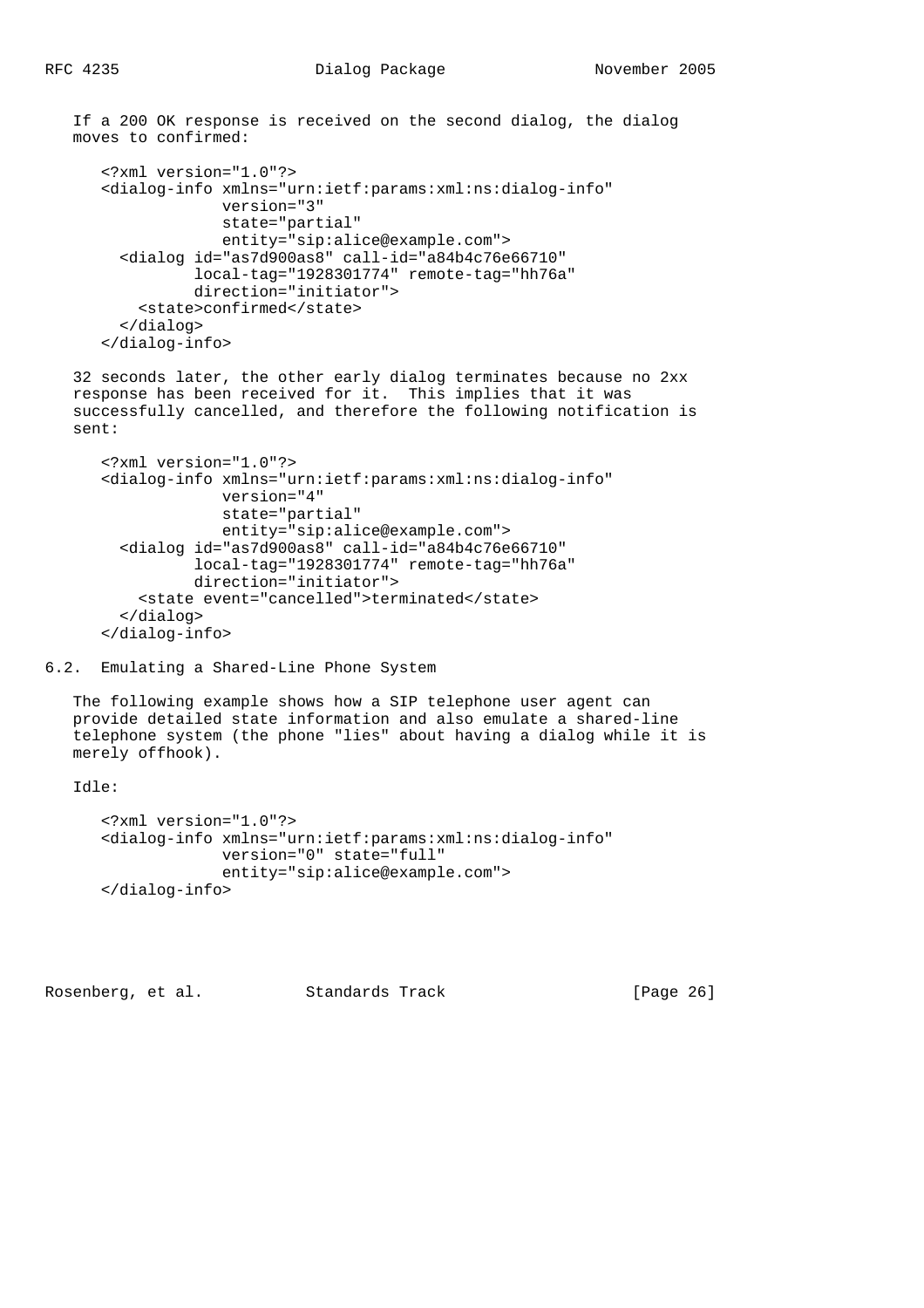## Seized:

```
 <?xml version="1.0"?>
 <dialog-info xmlns="urn:ietf:params:xml:ns:dialog-info"
              version="1" state="partial"
              entity="sip:alice@example.com">
   <dialog id="as7d900as8">
    <state>trying</state>
   </dialog>
 </dialog-info>
```
# Dialing:

```
 <?xml version="1.0"?>
 <dialog-info xmlns="urn:ietf:params:xml:ns:dialog-info"
              version="2" state="partial"
              entity="sip:alice@example.com">
  <dialog id="as7d900as8" call-id="a84b4c76e66710"
           local-tag="1928301774" direction="initiator">
     <state>trying</state>
     <local>
       <identity display="Alice Smith">
          sip:alice@example.com
       </identity>
       <target uri="sip:alice@pc33.example.com"/>
     </local>
     <remote>
       <identity>sip:bob@example.net</identity>
     </remote>
  </dialog>
 </dialog-info>
```
# Ringing:

```
 <?xml version="1.0"?>
 <dialog-info xmlns="urn:ietf:params:xml:ns:dialog-info"
              version="3" state="partial"
              entity="sip:alice@example.com">
  <dialog id="as7d900as8" call-id="a84b4c76e66710"
           local-tag="1928301774"
           remote-tag="07346y131" direction="initiator">
     <state code="180">early</state>
     <remote>
      <target uri="sip:bobster@host2.example.net"/>
     </remote>
  </dialog>
 </dialog-info>
```
Rosenberg, et al. Standards Track [Page 27]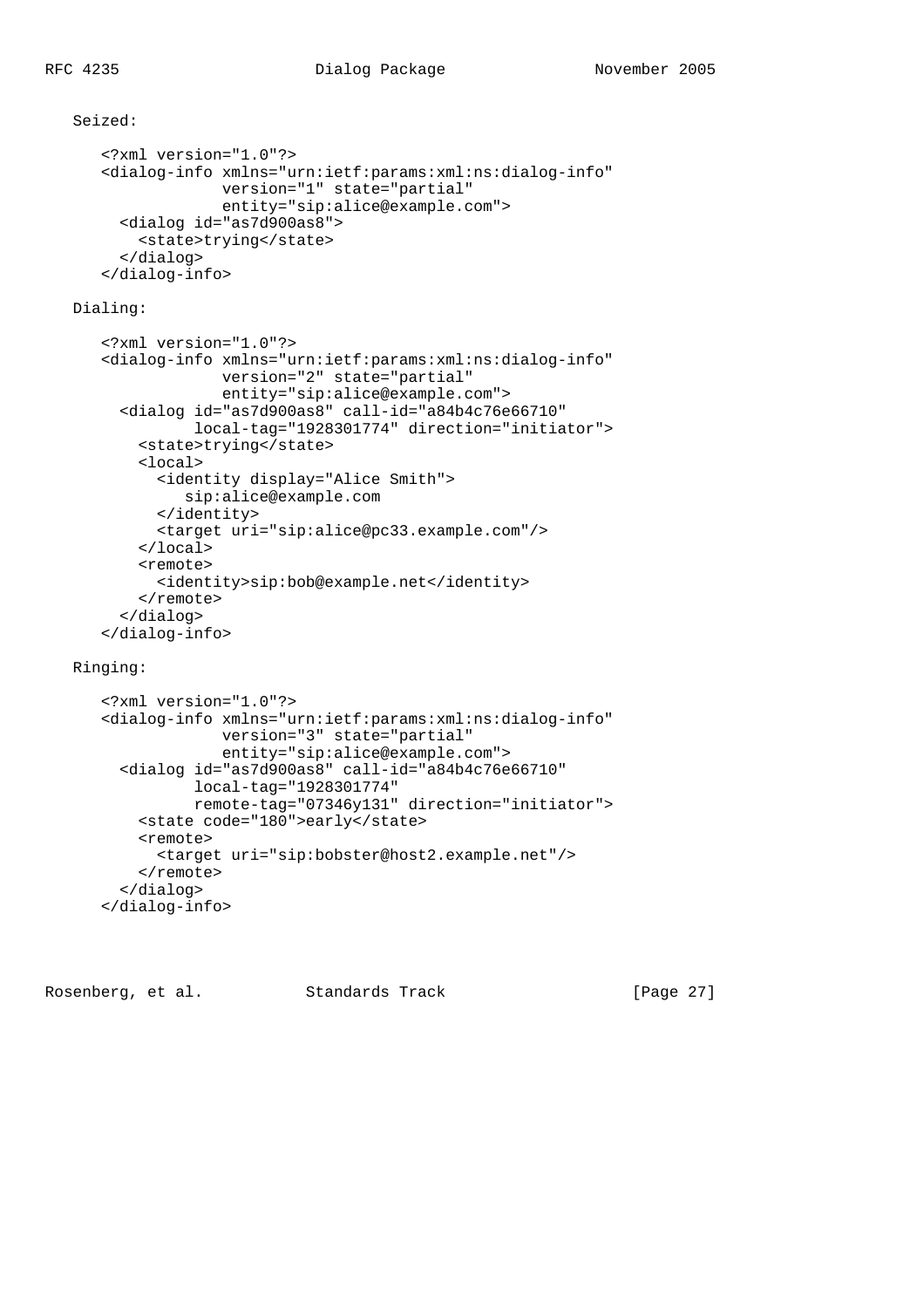```
 Answered (by voicemail):
    <?xml version="1.0"?>
    <dialog-info xmlns="urn:ietf:params:xml:ns:dialog-info"
                 version="4" state="partial"
                 entity="sip:alice@example.com">
      <dialog id="as7d900as8" call-id="a84b4c76e66710"
              local-tag="1928301774"
              remote-tag="07346y131" direction="initiator">
        <state reason="cancelled">terminated</state>
      </dialog>
      <dialog id="zxcvbnm3" call-id="a84b4c76e66710"
              local-tag="1928301774"
              remote-tag="8736347" direction="initiator">
        <state code="200">confirmed</state>
        <remote>
          <target uri="sip:bob-is-not-here@vm.example.net">
            <param pname="actor" pval="msg-taker"/>
            <param pname="automaton" pval="true"/>
           <param pname="+sip.byeless" pval="true"/>
          </target>
        </remote>
      </dialog>
    </dialog-info>
```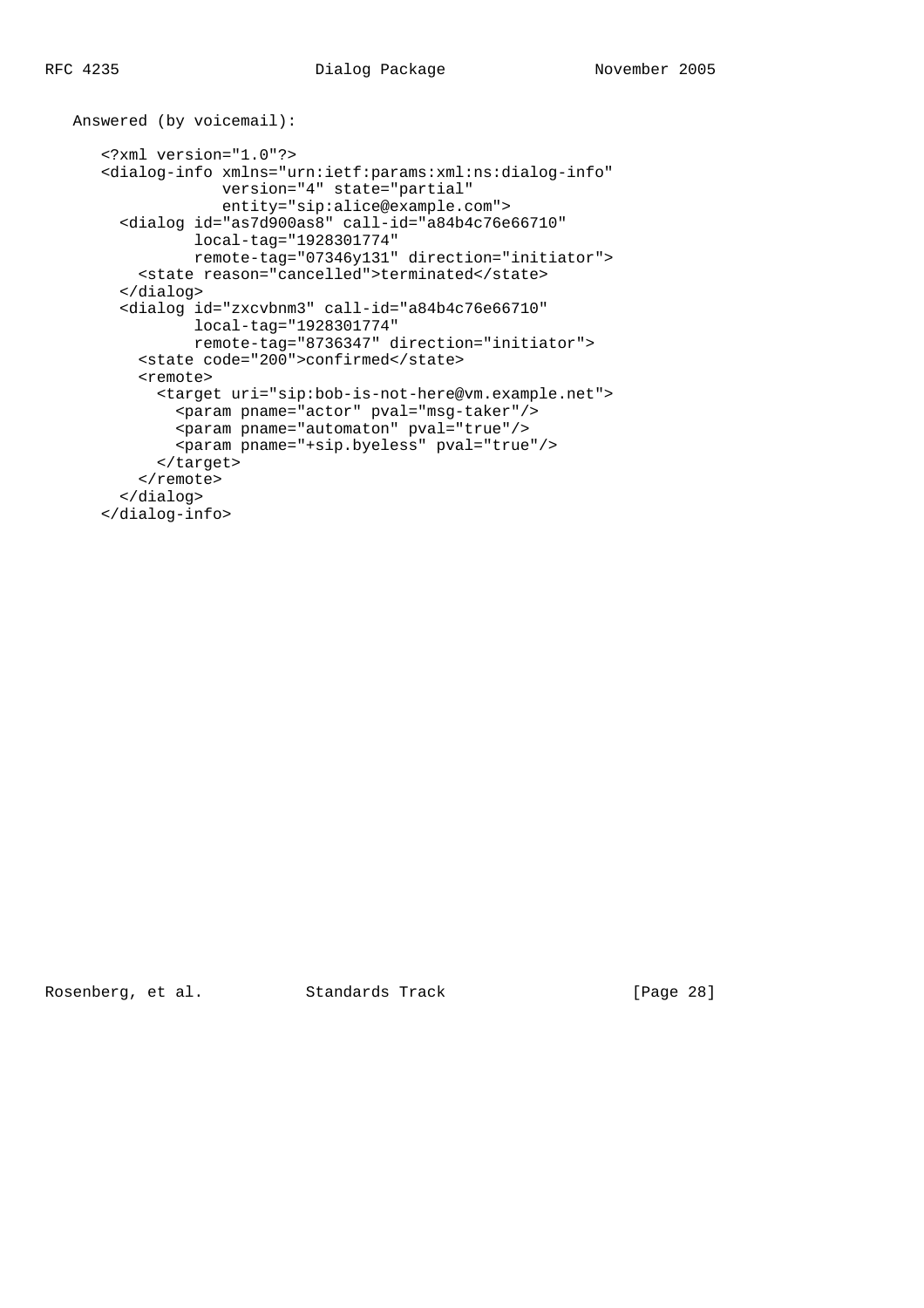Alice would rather talk to Bob's assistant (Cathy Jones) than to Bob's voicemail. She indicates this preference by pressing a key (perhaps "0" in North America or "9" in Europe). Bob's voicemail system then acts on this keypress by transferring [20] Alice's call to Cathy's AOR.

```
 <?xml version="1.0"?>
 <dialog-info xmlns="urn:ietf:params:xml:ns:dialog-info"
              version="5" state="partial"
              entity="sip:alice@example.com">
   <dialog id="zxcvbnm3" call-id="a84b4c76e66710"
           local-tag="1928301774"
           remote-tag="8736347" direction="initiator">
     <state reason="replaced">terminated</state>
   </dialog>
   <dialog id="sfhjsjk12" call-id="o34oii1"
           local-tag="8903j4"
           remote-tag="78cjkus" direction="receiver">
     <state reason="replaced">confirmed</state>
     <replaces call-id="a84b4c76e66710"
           local-tag="1928301774"
           remote-tag="8736347"/>
     <referred-by>
       sip:bob-is-not-here@vm.example.net
     </referred-by>
     <local>
       <target uri="sip:alice@pc33.example.com"/>
         <param pname="+sip.rendering" pval="yes"/>
     </local>
     <remote>
       <identity display="Cathy Jones">
          sip:cjones@example.net
       </identity>
       <target uri="sip:line3@host3.example.net">
         <param pname="actor" pval="attendant"/>
         <param pname="automaton" pval="false"/>
       </target>
     </remote>
   </dialog>
 </dialog-info>
```
Rosenberg, et al. Standards Track [Page 29]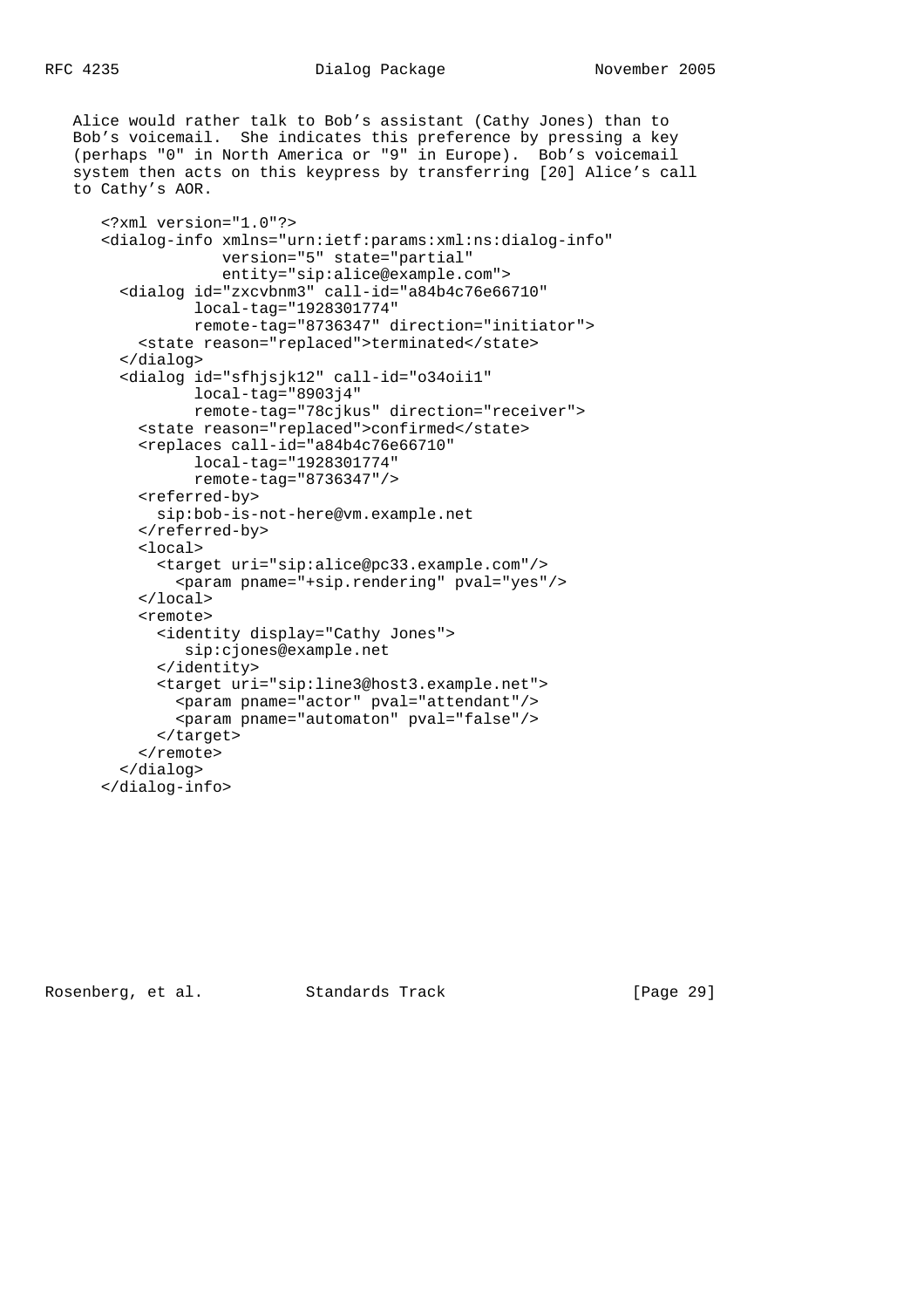```
 Alice and Cathy talk, Cathy adds Alice to a local conference:
    <?xml version="1.0"?>
    <dialog-info xmlns="urn:ietf:params:xml:ns:dialog-info"
                 version="6" state="partial"
                 entity="sip:alice@example.com">
      <dialog id="sfhjsjk12" call-id="o34oii1"
              local-tag="8903j4"
              remote-tag="78cjkus" direction="receiver">
        <state>confirmed</state>
        <remote>
          <target uri="sip:confid-34579@host3.example.net">
            <param pname="isfocus" pval="true"/>
          </target>
       </remote>
      </dialog>
    </dialog-info>
 Alice puts Cathy on hold:
    <?xml version="1.0"?>
    <dialog-info xmlns="urn:ietf:params:xml:ns:dialog-info"
                 version="7" state="partial"
                 entity="sip:alice@example.com">
      <dialog id="sfhjsjk12" call-id="o34oii1"
              local-tag="8903j4"
              remote-tag="78cjkus" direction="receiver">
```

```
 <state>confirmed</state>
     <local>
       <target uri="sip:alice@pc33.example.com"/>
         <param pname="+sip.rendering" pval="no"/>
       </target>
     </local>
   </dialog>
 </dialog-info>
```
Rosenberg, et al. Standards Track [Page 30]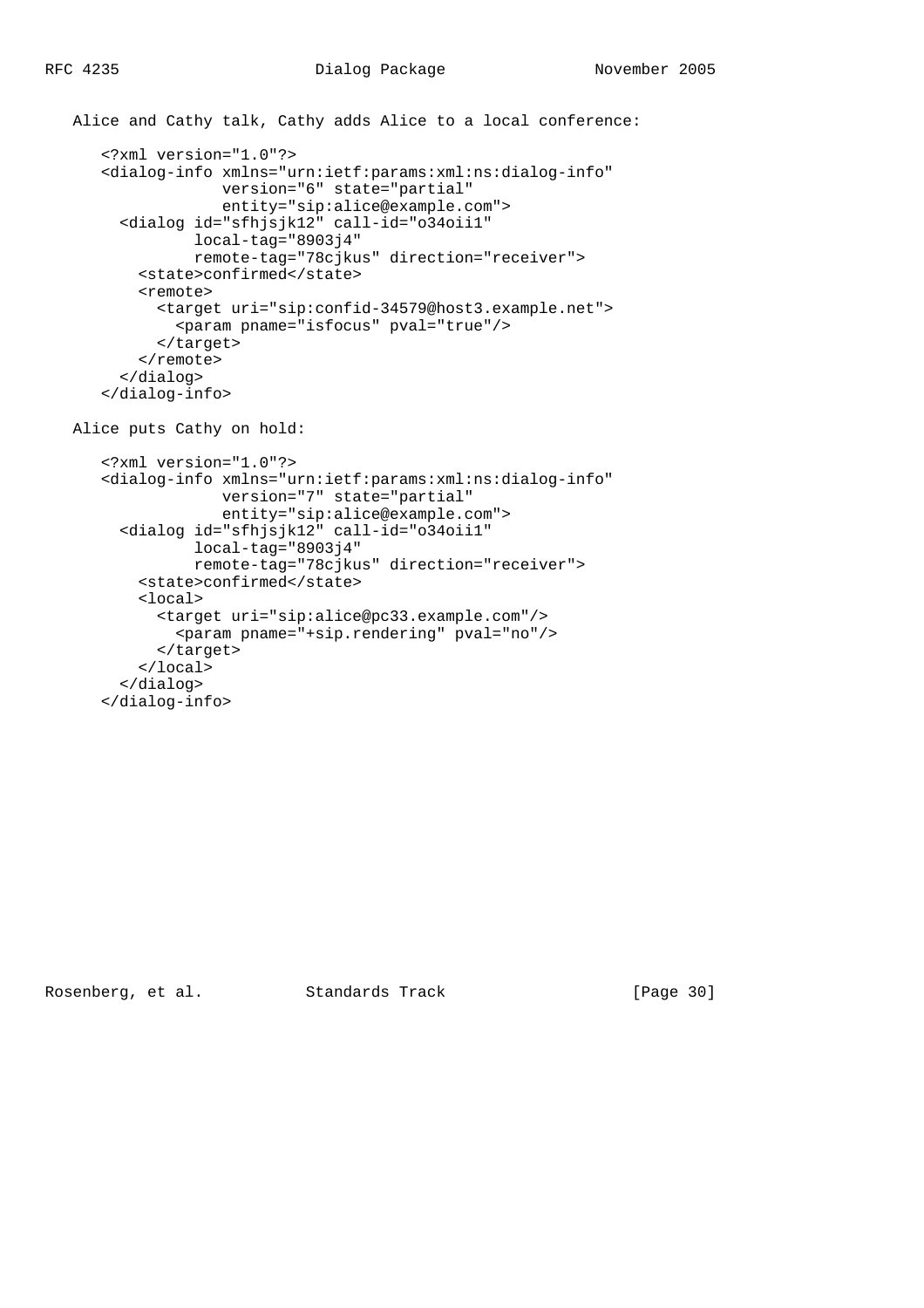```
 Cathy hangs up:
    <?xml version="1.0"?>
    <dialog-info xmlns="urn:ietf:params:xml:ns:dialog-info"
                 version="8" state="partial"
                 entity="sip:alice@example.com">
      <dialog id="sfhjsjk12" call-id="o34oii1"
              local-tag="8903j4"
              remote-tag="78cjkus" direction="receiver">
        <state reason="remote-bye">terminated</state>
      </dialog>
      <dialog id="08hjh1345">
        <state>trying</state>
      </dialog>
    </dialog-info>
```
Alice hangs up:

```
 <?xml version="1.0"?>
 <dialog-info xmlns="urn:ietf:params:xml:ns:dialog-info"
              version="9" state="full"
              entity="sip:alice@example.com">
 </dialog-info>
```
6.3. Minimal Dialog Information with Privacy

 The following example shows the same user agent providing minimal information to maintain privacy for services like automatic callback.

Onhook:

```
 <?xml version="1.0"?>
 <dialog-info xmlns="urn:ietf:params:xml:ns:dialog-info"
              version="0" state="full"
              entity="sip:alice@example.com">
 </dialog-info>
```
Rosenberg, et al. Standards Track [Page 31]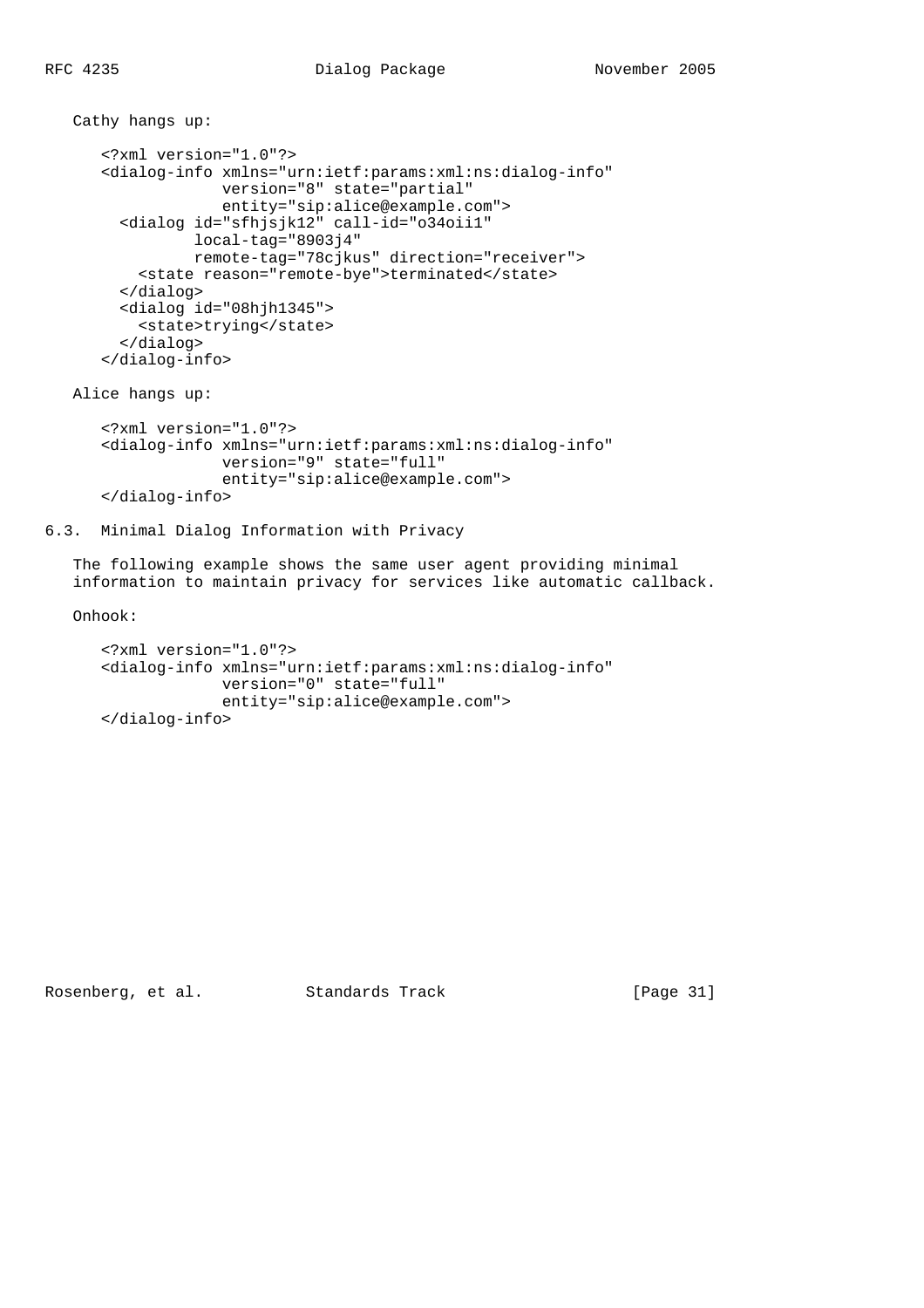Offhook: (implementation/policy choice for Alice to transition to

```
 this "state" when "seized", when Trying, when Proceeding, or when
Confirmed.)
    <?xml version="1.0"?>
    <dialog-info xmlns="urn:ietf:params:xml:ns:dialog-info"
                 version="1" state="full"
                 entity="sip:alice@example.com">
      <dialog id="1">
       <state>confirmed</state>
      </dialog>
    </dialog-info>
```
 Onhook: (implementation/policy choice for Alice to transition to this "state" when terminated, or when no longer "seized")

```
 <?xml version="1.0"?>
 <dialog-info xmlns="urn:ietf:params:xml:ns:dialog-info"
              version="2" state="full"
              entity="sip:alice@example.com">
 </dialog-info>
```
### 7. Security Considerations

 Subscriptions to dialog state can reveal sensitive information. For this reason, Section 3.6 discusses authentication and authorization of subscriptions, and provides guidelines on sensible authorization policies. All implementations of this package MUST support the digest authentication mechanism.

 Since the data in notifications is sensitive as well, end-to-end SIP encryption mechanisms using S/MIME MAY be used to protect it. User agents that implement the dialog package SHOULD also implement SIP over TLS [15] and the sips: scheme.

8. IANA Considerations

This document registers a new MIME type, application/dialog-info+xml; a new XML namespace; and two new media feature parameters in the SIP tree.

Rosenberg, et al. Standards Track [Page 32]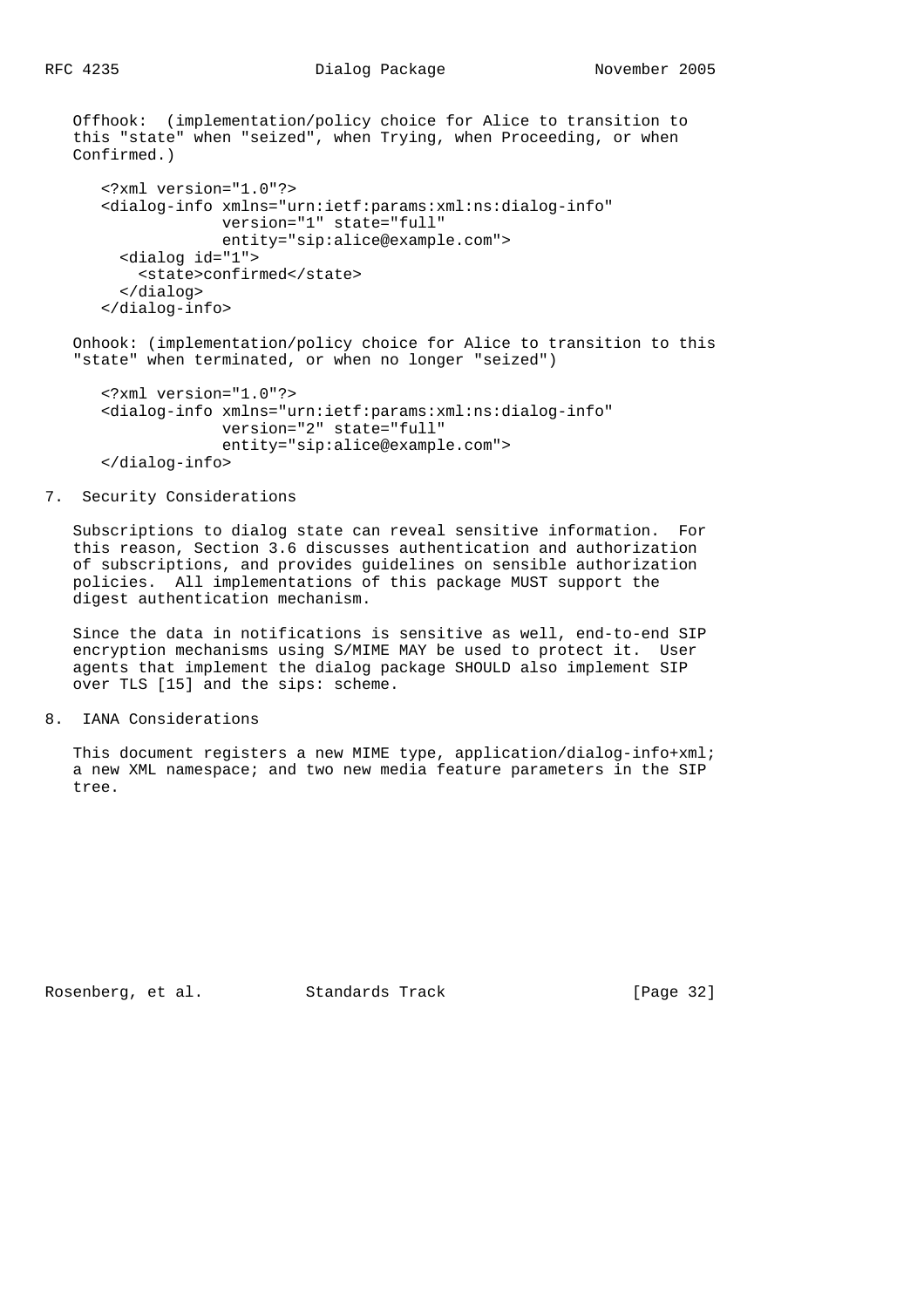8.1. MIME Registration for application/dialog-info+xml Type

MIME media type name: application

MIME subtype name: dialog-info+xml

Mandatory parameters: none

 Optional parameters: Same as charset parameter application/xml as specified in RFC 3023 [8].

 Encoding considerations: Same as encoding considerations of application/xml as specified in RFC 3023 [8].

 Security considerations: See Section 10 of RFC 3023 [8] and Section 7 of this specification.

Interoperability considerations: none.

Published specification: This document.

 Applications that use this media type: This document type has been used to support SIP applications such as call return and auto-conference.

Additional Information:

 Magic Number: None File Extension: .xml Macintosh file type code: "TEXT"

 Personal and email address for further information: Jonathan Rosenberg, <jdrosen@jdrosen.net>

Intended usage: COMMON

Author/Change controller: The IETF.

Rosenberg, et al. Standards Track [Page 33]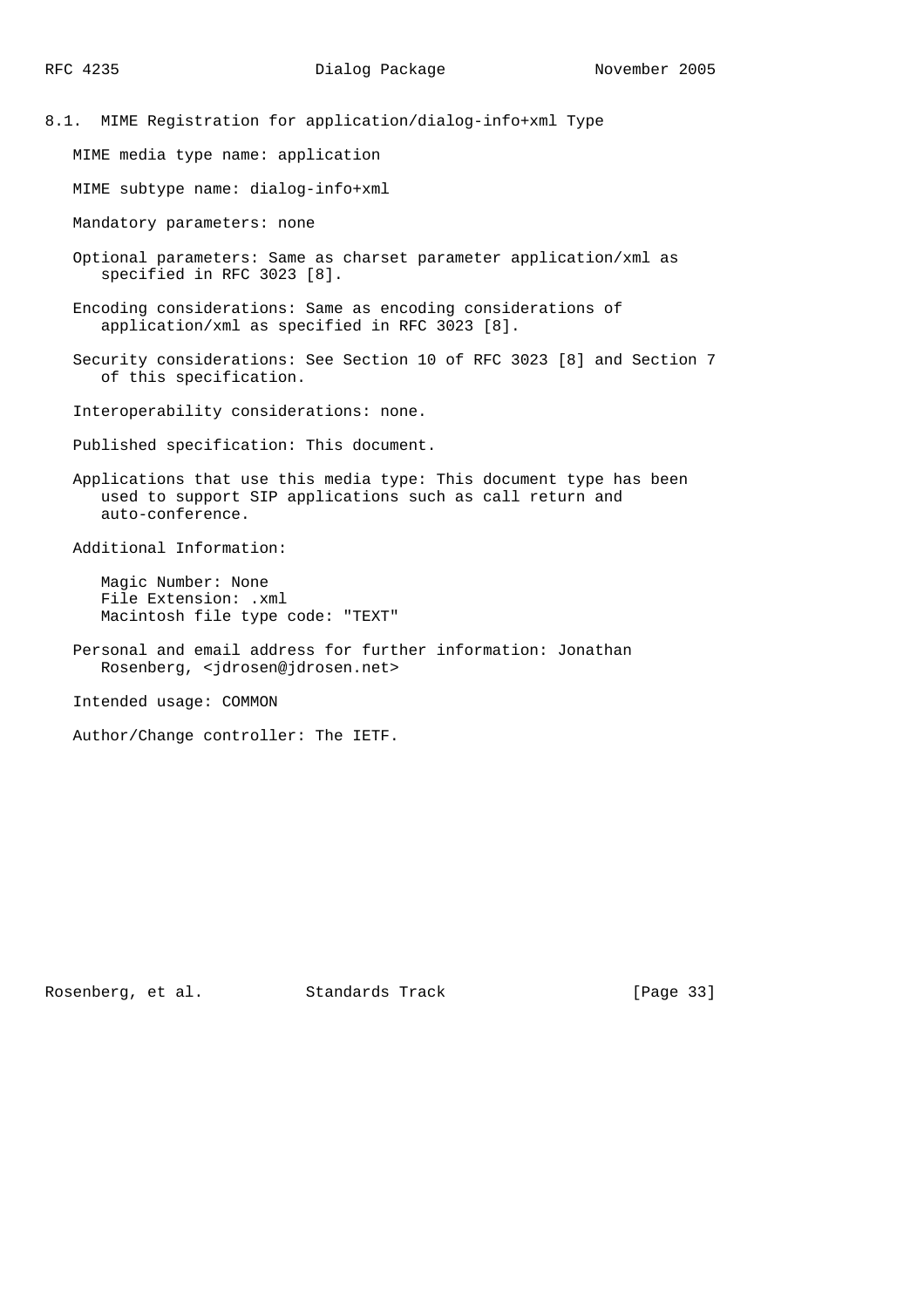```
8.2. URN Sub-Namespace Registration for
       urn:ietf:params:xml:ns:dialog-info
    This section registers a new XML namespace, per the guidelines in
    [7].
    URI: The URI for this namespace is
       urn:ietf:params:xml:ns:dialog-info.
   Registrant Contact: The IESG, <iesg@ietf.org>
    XML:
       BEGIN
       <?xml version="1.0"?>
       <!DOCTYPE html PUBLIC "-//W3C//DTD XHTML Basic 1.0//EN"
                 "http://www.w3.org/TR/xhtml-basic/xhtml-basic10.dtd">
       <html xmlns="http://www.w3.org/1999/xhtml">
       <head>
         <meta http-equiv="content-type"
            content="text/html;charset=iso-8859-1"/>
         <title>Dialog Information Namespace</title>
       </head>
       <body>
         <h1>Namespace for Dialog Information</h1>
         <h2>urn:ietf:params:xml:ns:dialog-info</h2>
         <p>See <a href="ftp://ftp.rfc-editor.org/in-notes/rfc4235.txt">
              RFC4235</a>.</p>
       </body>
       </html>
       END
```
## 8.3. Schema Registration

This specification registers a schema, per the guidelines in [7].

URI: urn:ietf:params:xml:schema:dialog-info

Registrant Contact: The IESG, <iesg@ietf.org>

XML: The XML can be found as the sole content of Section 4.4.

8.4. Media Feature Parameter Registration

 This section registers two new media feature tags, per the procedures defined in RFC 2506 [14]. The tags are placed into the sip tree, which is defined in [10].

Rosenberg, et al. Standards Track [Page 34]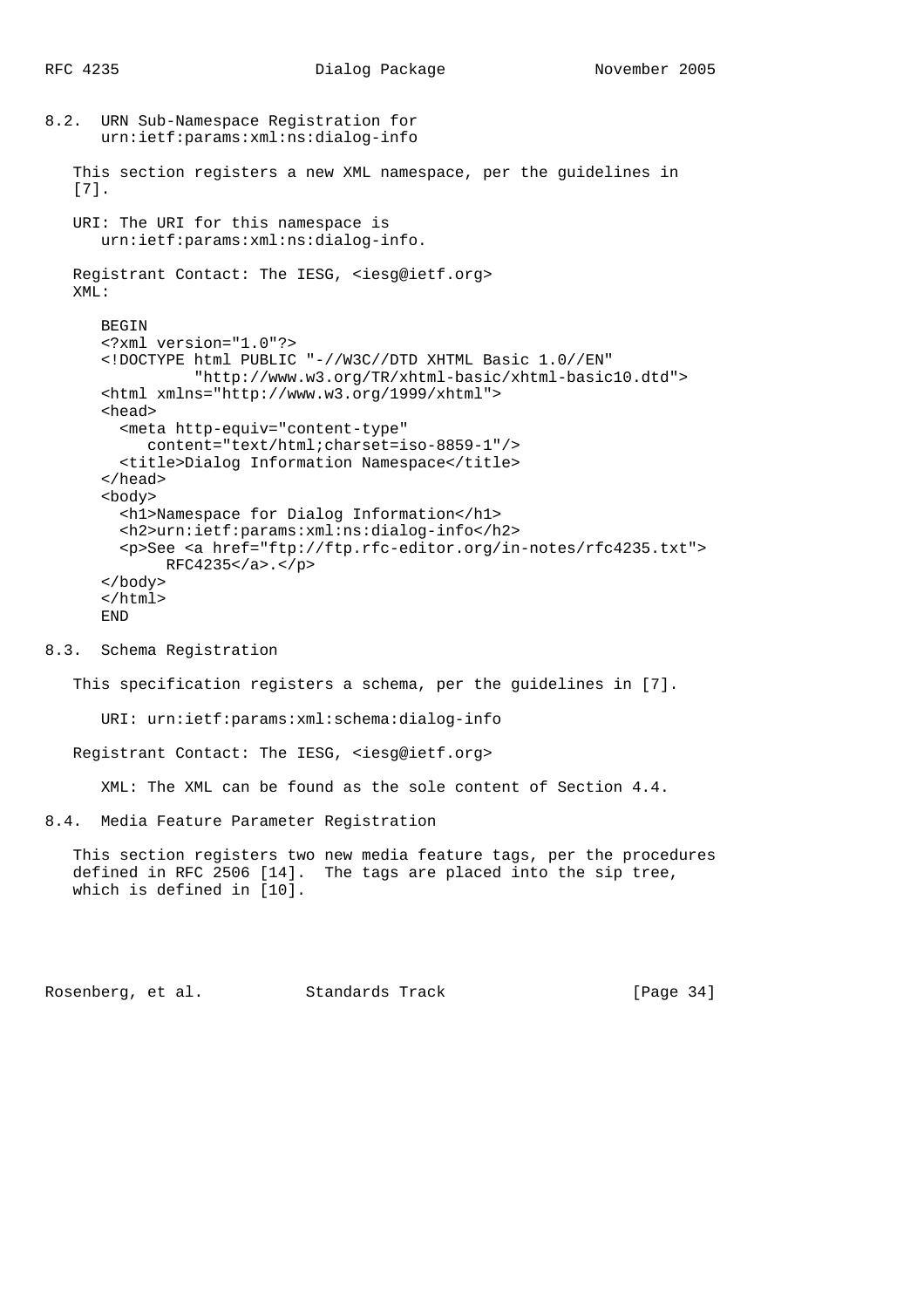8.4.1. Media Feature Tag sip.byeless Media feature tag name sip.byeless

ASN.1 Identifier 19

 Summary of the media feature indicated by this tag: This feature tag is a boolean flag. When set it indicates that the device is incapable of terminating a session autonomously.

Values appropriate for use with this feature tag: Boolean.

 The feature tag is intended primarily for use in the following applications, protocols, services, or negotiation mechanisms: This feature tag is most useful in a communications application for describing the capabilities of an application, such as an announcement service, recording service, conference, or call center.

Examples of typical use: Call centers and media services.

# Related standards or documents: RFC 4235

 Security Considerations: This media feature tag can be used in ways that affect application behaviors or may reveal private information. For example, a conferencing or other application may decide to terminate a call prematurely if this media feature tag is set. Therefore, if an attacker can modify the values of this tag, they may be able to affect the behavior of applications. As a result of this, applications that utilize this media feature tag SHOULD provide a means for ensuring its integrity. Similarly, this feature tag should only be trusted as valid when it comes from the user or user agent described by the tag. As a result, protocols for conveying this feature tag SHOULD provide a mechanism for guaranteeing authenticity.

8.4.2. Media Feature Tag sip.rendering

Media feature tag name: sip.rendering

ASN.1 Identifier: 20

 Summary of the media feature indicated by this tag: This feature tag contains one of three string values indicating if the device is rendering any media from the current session ("yes"), none of the media from the current session ("no"), or if this status is not known to the device ("unknown").

Values appropriate for use with this feature tag: String.

Rosenberg, et al. Standards Track [Page 35]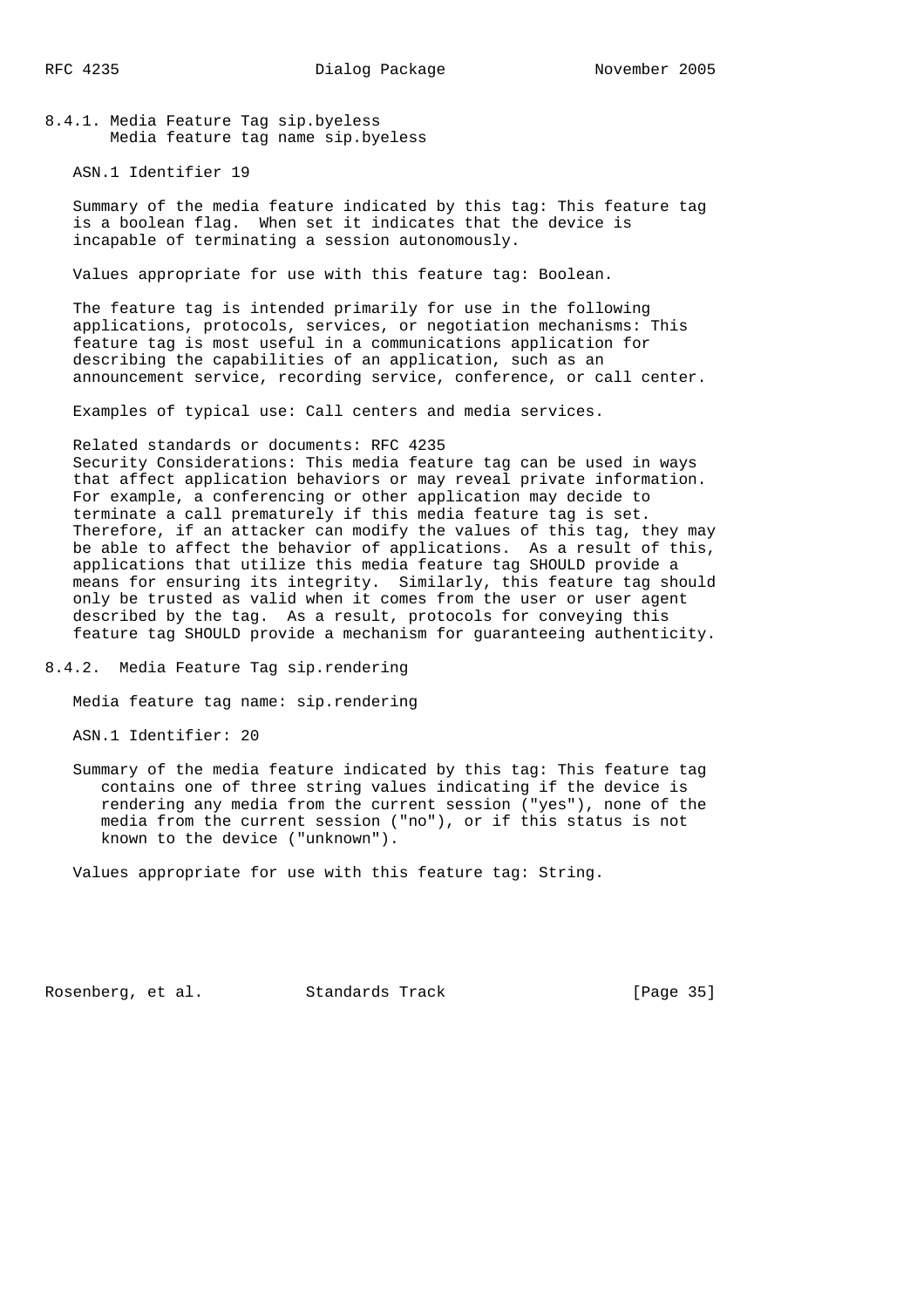- The feature tag is intended primarily for use in the following applications, protocols, services, or negotiation mechanisms: This feature tag is most useful in a communications application, for describing the state of a device (such as a phone or PDA) during a multimedia session.
- Examples of typical use: Conferencing, telephone shared-line emulation, and presence applications.

Related standards or documents: RFC 4235

- Security Considerations: This media feature tag can be used in ways that affect application behaviors or may reveal private information. For example, a conferencing or other application may decide to terminate a call prematurely if this media feature tag is set to "no". Therefore, if an attacker can modify the values of this tag, they may be able to affect the behavior of applications. As a result of this, applications that utilize this media feature tag SHOULD provide a means for ensuring its integrity. Similarly, this feature tag should only be trusted as valid when it comes from the user or user agent described by the tag. As a result, protocols for conveying this feature tag SHOULD provide a mechanism for guaranteeing authenticity.
- 9. Acknowledgements

The authors would like to thank Sean Olson for his comments.

- 10. References
- 10.1. Normative References
	- [1] Roach, A.B., "Session Initiation Protocol (SIP)-Specific Event Notification", RFC 3265, June 2002.
	- [2] Rosenberg, J., Schulzrinne, H., Camarillo, G., Johnston, A., Peterson, J., Sparks, R., Handley, M., and E. Schooler, "SIP: Session Initiation Protocol", RFC 3261, June 2002.
	- [3] Rosenberg, J., "The Session Initiation Protocol (SIP) UPDATE Method", RFC 3311, October 2002.
	- [4] Paoli, J., Sperberg-McQueen, C., Bray, T., and E. Maler, "Extensible Markup Language (XML) 1.0 (Second Edition)", W3C FirstEdition REC-xml-20001006, October 2000.
	- [5] Moats, R., "URN Syntax", RFC 2141, May 1997.

Rosenberg, et al. Standards Track [Page 36]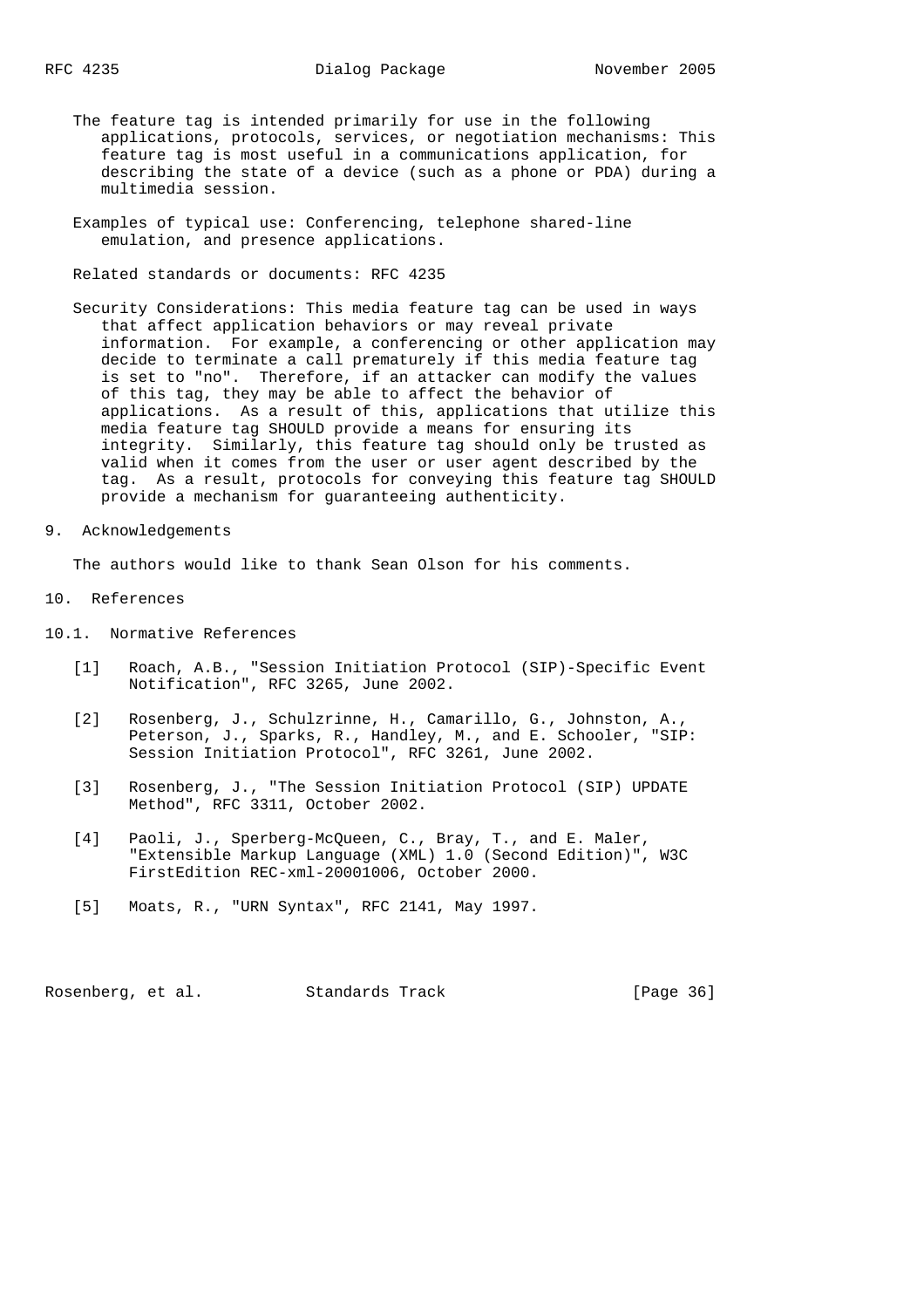- [6] Moats, R., "A URN Namespace for IETF Documents", RFC 2648, August 1999.
- [7] Mealling, M., "The IETF XML Registry", BCP 81, RFC 3688, January 2004.
- [8] Murata, M., St. Laurent, S., and D. Kohn, "XML Media Types", RFC 3023, January 2001.
- [9] Bradner, S., "Key words for use in RFCs to Indicate Requirement Levels", BCP 14, RFC 2119, March 1997.
- [10] Rosenberg, J., Schulzrinne, H., and P. Kyzivat, "Indicating User Agent Capabilities in the Session Initiation Protocol (SIP)", RFC 3840, August 2004.
- [11] Sparks, R., "The Session Initiation Protocol (SIP) Referred-By Mechanism", RFC 3892, September 2004.
- [12] Sparks, R., "The Session Initiation Protocol (SIP) Refer Method", RFC 3515, April 2003.
- [13] Mahy, R., Biggs, B., and R. Dean, "The Session Initiation Protocol (SIP) "Replaces" Header", RFC 3891, September 2004.
	- [14] Holtman, K., Mutz, A., and T. Hardie, "Media Feature Tag Registration Procedure", BCP 31, RFC 2506, March 1999.
	- [15] Dierks, T. and C. Allen, "The TLS Protocol Version 1.0", RFC 2246, January 1999.
- 10.2. Informative References
	- [16] Rosenberg, J., "A Presence Event Package for the Session Initiation Protocol (SIP)", RFC 3856, August 2004.
	- [17] Rosenberg, J., "A Watcher Information Event Template-Package for the Session Initiation Protocol (SIP)", RFC 3857, August 2004.
	- [18] Mahy, R., "A Message Summary and Message Waiting Indication Event Package for the Session Initiation Protocol (SIP)", RFC 3842, August 2004.
	- [19] Rosenberg, J., Peterson, J., Schulzrinne, H., and G. Camarillo, "Best Current Practices for Third Party Call Control (3pcc) in the Session Initiation Protocol (SIP)", BCP 85, RFC 3725, April 2004.

Rosenberg, et al. Standards Track [Page 37]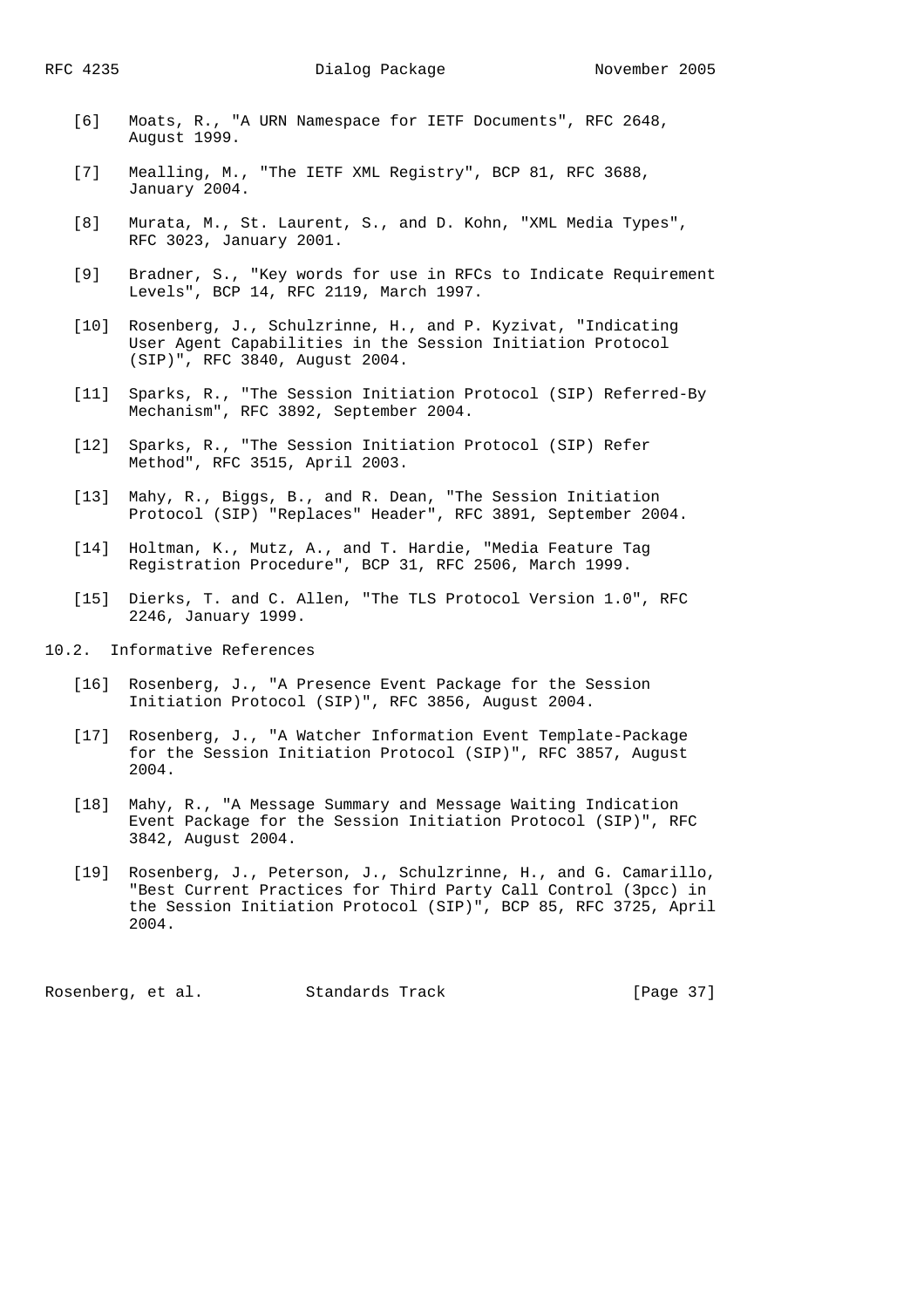[20] Sparks, R., "Session Initiation Protocol Call Control - Transfer", Work in Progress, July 2005.

```
Authors' Addresses
```
 Jonathan Rosenberg Cisco Systems 600 Lanidex Plaza Parsippany, NJ 07054 US

 Phone: +1 973 952-5000 EMail: jdrosen@cisco.com URI: http://www.jdrosen.net

 Henning Schulzrinne Columbia University M/S 0401 1214 Amsterdam Ave. New York, NY 10027 US EMail: schulzrinne@cs.columbia.edu URI: http://www.cs.columbia.edu/˜hgs

 Rohan Mahy (editor) SIP Edge LLC

EMail: rohan@ekabal.com

Rosenberg, et al. Standards Track [Page 38]